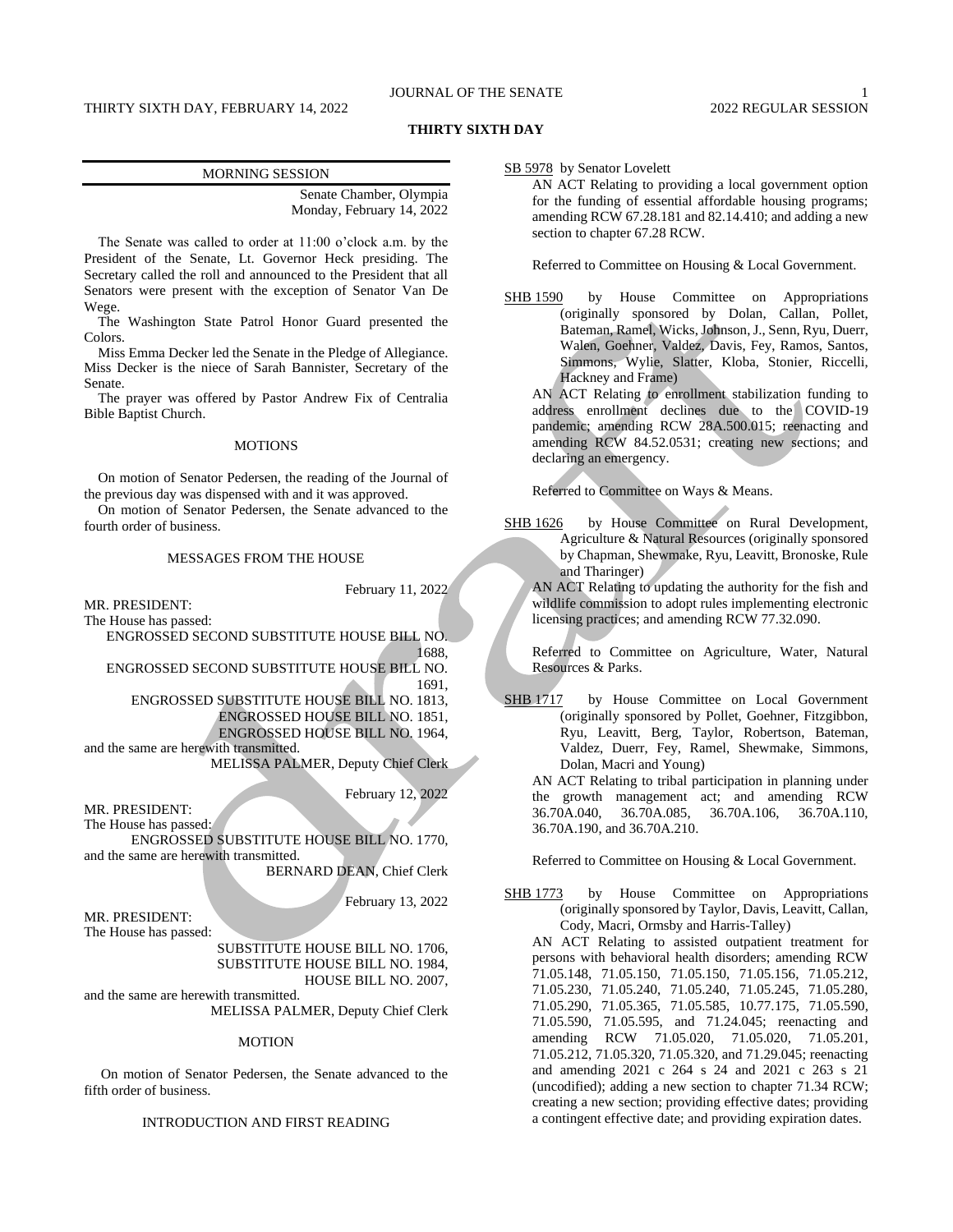Referred to Committee on Health & Long Term Care.

E2SHB 1799 by House Committee on Appropriations (originally sponsored by Fitzgibbon, Berry, Duerr, Riccelli and Harris-Talley)

AN ACT Relating to organic materials management; amending RCW 70A.205.040, 70A.205.015, 69.80.031, 69.80.040, 89.08.615, 43.155.020, 36.70.330, 39.30.040, 70A.455.010, 70A.455.020, 70A.455.040, 70A.455.050, 70A.455.060, 70A.455.070, 70A.455.080, 70A.455.090, 70A.455.100, and 70A.455.030; reenacting and amending RCW 43.21B.110 and 43.21B.300; adding new sections to chapter 70A.205 RCW; adding a new section to chapter 15.04 RCW; adding a new section to chapter 36.70A RCW; adding a new section to chapter 35.63 RCW; adding a new section to chapter 35A.63 RCW; adding new sections to chapter 43.19A RCW; adding a new section to chapter 70A.455 RCW; adding a new chapter to Title 70A RCW; creating new sections; repealing RCW 70A.455.110 and 70A.455.900; and prescribing penalties.

Referred to Committee on Environment, Energy & Technology.

2SHB 1835 by House Committee on Appropriations (originally sponsored by Hansen, Leavitt, Santos, Simmons, Chopp, Slatter, Bergquist, Valdez, Pollet and Ormsby)

AN ACT Relating to outreach and completion initiatives to increase postsecondary enrollment; amending RCW 28B.92.200, 74.04.060, and 28B.120.040; reenacting and amending RCW 43.79A.040; adding a new section to chapter 28B.77 RCW; adding a new section to chapter 28B.50 RCW; adding new sections to chapter 28B.92 RCW; adding a new section to chapter 28B.120 RCW; creating new sections; and repealing RCW 28B.120.005, 28B.120.010, 28B.120.020, 28B.120.025, 28B.120.030, and 28B.120.900.

Referred to Committee on Higher Education & Workforce Development.

ESHB 1877 by House Committee on Health Care & Wellness (originally sponsored by Chambers, Gilday, Jacobsen, Simmons, Corry, Graham, Dolan, Riccelli, Eslick, Lekanoff and Wicks)

AN ACT Relating to expired certifications for certain health professions; and adding a new section to chapter 18.88B RCW.

Referred to Committee on Health & Long Term Care.

ESHB 1930 by House Committee on Consumer Protection & Business (originally sponsored by Jacobsen, Sutherland, Dolan, Dent, Griffey, Chase, Riccelli, Chambers, Ryu and Graham)

AN ACT Relating to license renewals for cosmetologists, hair designers, barbers, manicurists, and estheticians; amending RCW 18.16.110; and creating a new section.

Referred to Committee on Business, Financial Services & Trade.

HB 1975 by Representatives Wylie, Harris, Berry, Chopp, Stonier, Ryu, Peterson and Macri

AN ACT Relating to property management services provided to housing authority properties; amending RCW 35.82.070; and creating a new section.

Referred to Committee on Housing & Local Government.

SHB 2001 by House Committee on Local Government (originally sponsored by McCaslin, Graham, Jacobsen, Chase and Sutherland) AN ACT Relating to expanding the ability to build tiny houses; amending RCW 36.70A.540; and creating new

sections.

Referred to Committee on Housing & Local Government.

2SHB 2008 by House Committee on Appropriations (originally sponsored by Taylor, Fitzgibbon, Peterson, Ramel, Santos, Sells, Shewmake, Valdez, Ryu, Macri, Berg, Bateman, Ormsby, Frame, Davis, Lekanoff and Pollet)

AN ACT Relating to eliminating the use of intelligence quotient scores in determining eligibility for programs and services for individuals with developmental disabilities; amending RCW 71A.16.020; reenacting and amending RCW 71A.10.020; adding a new section to chapter 71A.10 RCW; and creating a new section.

Referred to Committee on Human Services, Reentry & Rehabilitation.

2SHB 2044 by House Committee on Appropriations (originally sponsored by Boehnke, Hackney, Fitzgibbon, Kloba, Ormsby, Sutherland, Ramel and Young)

AN ACT Relating to the protection of critical constituent and state operational data against the financial and personal harm caused by ransomware and other malicious cyber activities; amending RCW 43.105.054 and 43.105.220; reenacting and amending RCW 43.105.020; adding new sections to chapter 43.105 RCW; adding a new section to chapter 42.56 RCW; and creating new sections.

Referred to Committee on Environment, Energy & Technology.

HB 2097 by Representatives Donaghy, Ryu, Macri, Ramel, Walen, Paul, Frame and Taylor

AN ACT Relating to changing the definition of first-time home buyer; and amending RCW 43.185A.010.

Referred to Committee on Housing & Local Government.

### MOTIONS

On motion of Senator Pedersen, all measures listed on the Introduction and First Reading report were referred to the committees as designated with the exception of Second Substitute House Bill No. 2044 which was designated to the Committee on State Government & Elections and referred to the Committee on Environment, Energy & Technology.

On motion of Senator Pedersen, the Senate advanced to the eighth order of business.

#### MOTION

Senator Fortunato moved adoption of the following resolution: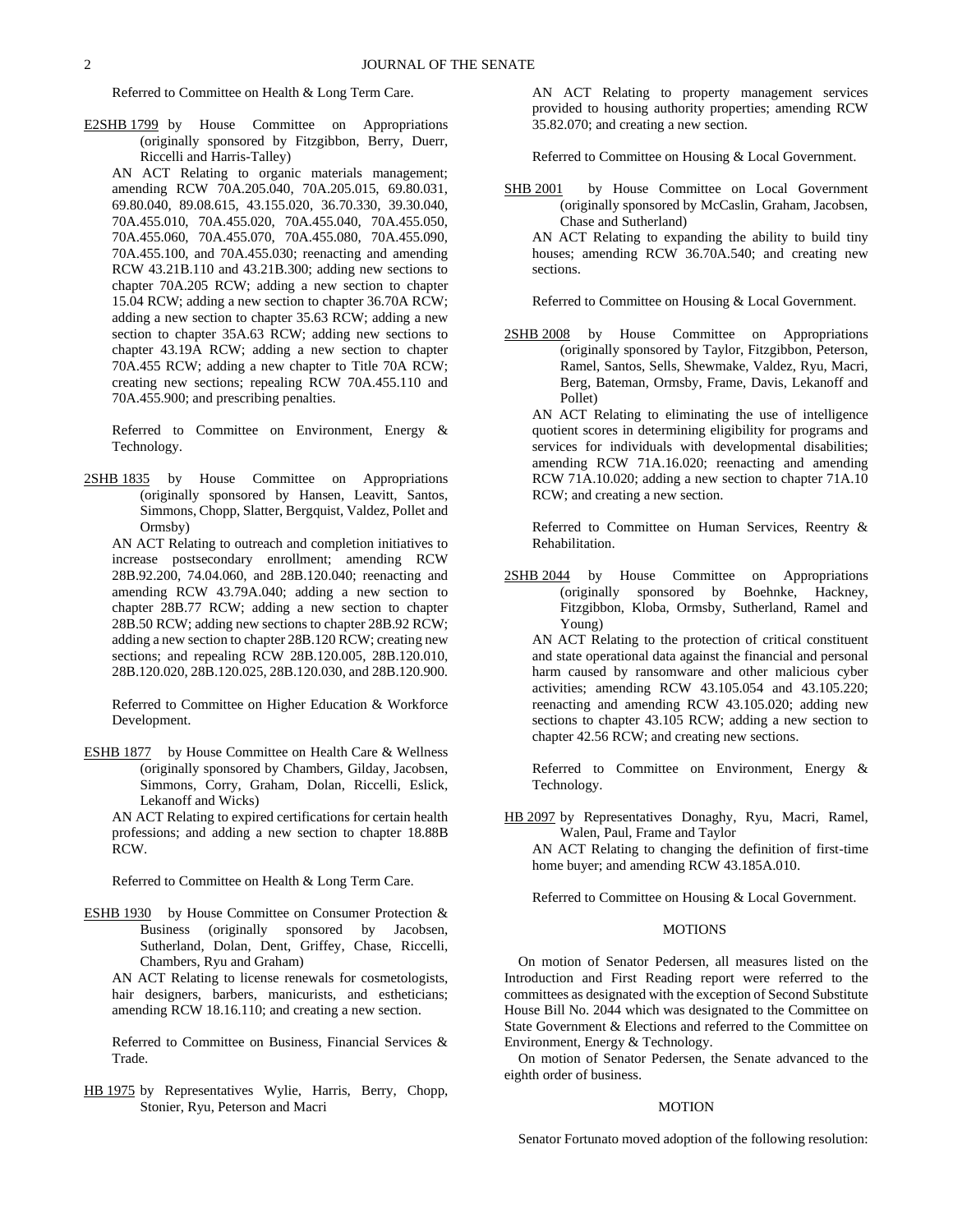By Senator Fortunato

WHEREAS, The Democratic Republic of Congo has been embroiled in a civil war since 1996 resulting in untold trauma and human rights abuses; and

WHEREAS, International observers have concluded over 4,000,000 people have lost their lives between 1998 and now, and more than 2,000,000 Congolese people have been displaced from their homes; and

WHEREAS, Few have been able to escape the conflict, survivors have experienced brutal violence, forced displacement, and economic and social destruction; and

WHEREAS, Washington State has warmly received these immigrants who number in the top 5 of resettled populations to our state and top 1 nationally; and

WHEREAS, An estimated 8,000 Congolese refugees live, work and call Washington state home, they are served by the Congolese Integration Network; and

WHEREAS, The Congolese Integration Network was founded 5 years ago to facilitate the social, economic, cultural, and spiritual integration of Congolese immigrants and refugees into American society by providing access to critical resources to empower this community; and

WHEREAS, The Congolese Integration Network continues to advocate for resources to support the refugee community in the construction of a Healing Center where those suffering from trauma can feel safe and recover from their mental, physical, and spiritual wounds;

NOW, THEREFORE, BE IT RESOLVED, That the Washington State Senate recognize the work of the Congolese Integration Network, their efforts to support refugees in Washington fleeing violence and oppression, and individuals working to alleviate their plight, fighting for justice and peace.

Senators Fortunato, Padden, Keiser, Warnick, Wagoner, Braun and Wilson, J. spoke in favor of adoption of the resolution.

The President declared the question before the Senate to be the adoption of Senate Resolution No. 8627.

The motion by Senator Fortunato carried and the resolution was adopted by voice vote.

## MOTION

At 11:24 a.m., on motion of Senator Pedersen, the Senate was declared to be at ease subject to the call of the President.

Senator Hasegawa announced a meeting of the Democratic Caucus.

Senator Warnick announced a meeting of the Republican Caucus.

#### AFTERNOON SESSION

The Senate was called to order at 2:00 p.m. by President Heck.

#### MOTION

On motion of Senator Pedersen, the Senate reverted to the seventh order of business.

### THIRD READING CONFIRMATION OF GUBERNATORIAL APPOINTMENTS

## MOTION

Senator Holy moved that Shain Wright, Senate Gubernatorial Appointment No. 9309, be confirmed as a member of the Washington State Board of Regents.

Senators Holy and Randall spoke in favor of passage of the motion.

## APPOINTMENT OF SHAIN WRIGHT

### MOTION

On motion of Senator Randall, Senator Van De Wege was excused.

The President declared the question before the Senate to be the confirmation of Shain Wright, Senate Gubernatorial Appointment No. 9309, as a member of the Washington State Board of Regents.

The Secretary called the roll on the confirmation of Shain Wright, Senate Gubernatorial Appointment No. 9309, as a member of the Washington State Board of Regents and the appointment was confirmed by the following vote: Yeas, 48; Nays, 0; Absent, 1; Excused, 0.

Voting yea: Senators Billig, Braun, Brown, Carlyle, Cleveland, Conway, Das, Dhingra, Dozier, Fortunato, Frockt, Gildon, Hasegawa, Hawkins, Holy, Honeyford, Hunt, Keiser, King, Kuderer, Liias, Lovelett, Lovick, McCune, Mullet, Muzzall, Nguyen, Nobles, Padden, Pedersen, Randall, Rivers, Robinson, Rolfes, Saldaña, Salomon, Schoesler, Sefzik, Sheldon, Short, Stanford, Trudeau, Wagoner, Warnick, Wellman, Wilson, C., Wilson, J. and Wilson, L.

Absent: Senator Van De Wege

Shain Wright, Senate Gubernatorial Appointment No. 9309, having received the constitutional majority was declared confirmed as a member of the Washington State Board of Regents.

## THIRD READING CONFIRMATION OF GUBERNATORIAL APPOINTMENTS

### MOTION

Senator Salomon moved that Djelli Berisha, Senate Gubernatorial Appointment No. 9301, be confirmed as a member of the University of Washington Board of Regents.

Senator Salomon spoke in favor of the motion.

## APPOINTMENT OF DJELLI BERISHA

The President declared the question before the Senate to be the confirmation of Djelli Berisha, Senate Gubernatorial Appointment No. 9301, as a member of the University of Washington Board of Regents.

The Secretary called the roll on the confirmation of Djelli Berisha, Senate Gubernatorial Appointment No. 9301, as a member of the University of Washington Board of Regents and the appointment was confirmed by the following vote: Yeas, 48; Nays, 0; Absent, 0; Excused, 1.

Voting yea: Senators Billig, Braun, Brown, Carlyle, Cleveland, Conway, Das, Dhingra, Dozier, Fortunato, Frockt, Gildon, Hasegawa, Hawkins, Holy, Honeyford, Hunt, Keiser, King, Kuderer, Liias, Lovelett, Lovick, McCune, Mullet, Muzzall,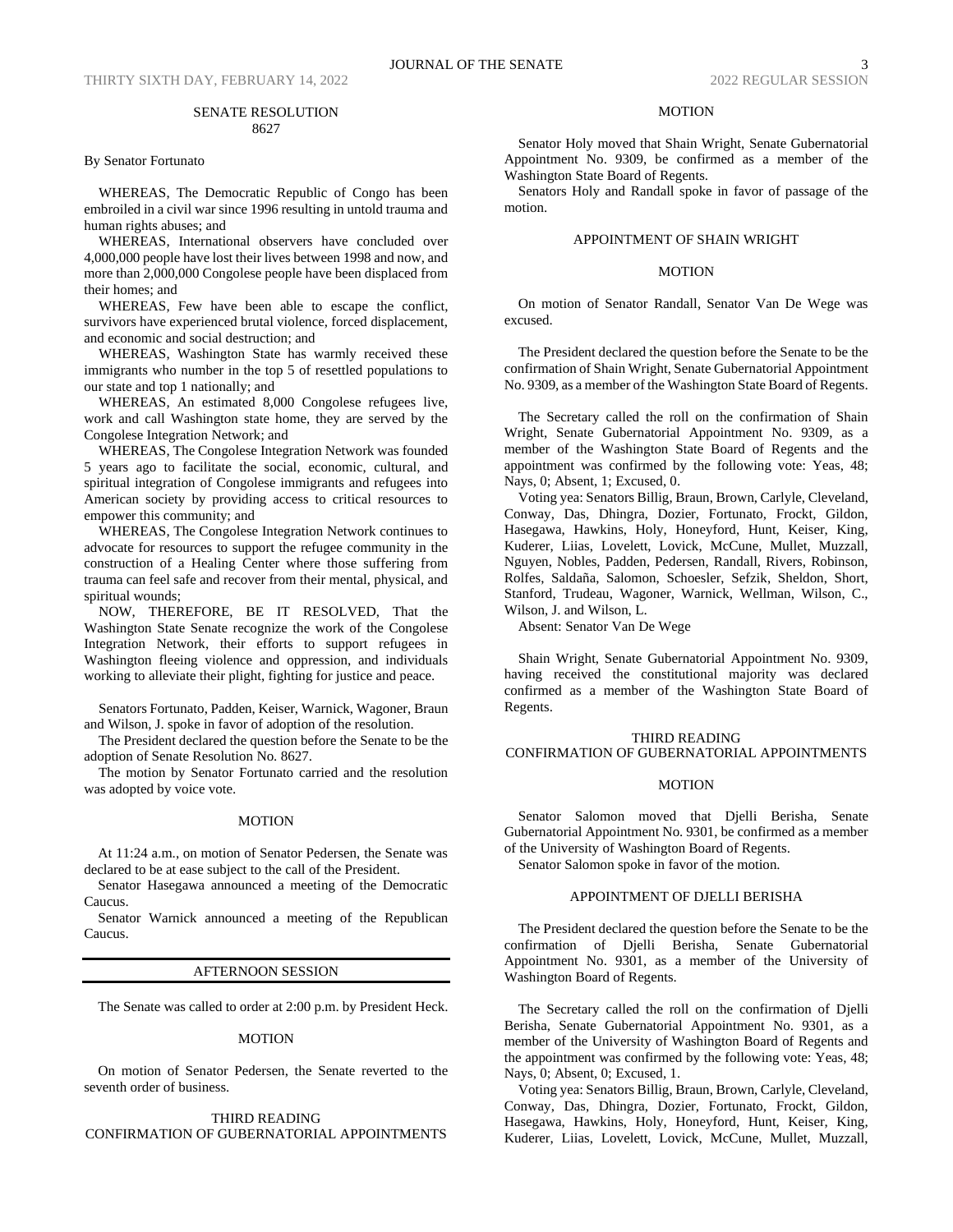Nguyen, Nobles, Padden, Pedersen, Randall, Rivers, Robinson, Rolfes, Saldaña, Salomon, Schoesler, Sefzik, Sheldon, Short, Stanford, Trudeau, Wagoner, Warnick, Wellman, Wilson, C., Wilson, J. and Wilson, L.

Excused: Senator Van De Wege

Djelli Berisha, Senate Gubernatorial Appointment No. 9301, having received the constitutional majority was declared confirmed as a member of the University of Washington Board of Regents.

#### MOTION

On motion of Senator Pedersen, the Senate reverted to the sixth order of business.

### SECOND READING

SENATE BILL NO. 5662, by Senators Kuderer, Trudeau, Hasegawa, Lovelett, Nguyen, Saldaña, Stanford and Wilson, C.

Concerning intergovernmental coordination to address transitioning persons encamped on state public rights-of-way to permanent housing solutions.

#### MOTION

On motion of Senator Kuderer, Second Substitute Senate Bill No. 5662 was substituted for Senate Bill No. 5662 and the substitute bill was placed on the second reading and read the second time.

### WITHDRAWAL OF AMENDMENT

On motion of Senator Gildon and without objection, floor amendment no. 1109 by Senator Gildon on page 2, line 2 to Second Substitute Senate Bill No. 5662 was withdrawn.

### **MOTION**

Senator Gildon moved that the following floor amendment no. 1151 by Senator Gildon be adopted:

On page 2, line 5, after "stability." insert "The legislature recognizes the need to ensure taxpayer dollars are used for maximum effect and, therefore, intends to closely monitor actions taken to engage with persons experiencing homelessness to remediate primary drivers of homelessness."

On page 4, line 14, after "system." insert "The team must create and maintain a report for each encampment engaged. The report must include, at a minimum, the date and time of the engagement, the location of the encampment, and a summary of the engagement, including the number of encamped persons at that location, the number of encamped persons contacted, any services offered to such encamped persons, and any other data deemed relevant by the office. The report must not reveal the personally identifiable information of encamped persons."

Senators Gildon and Kuderer spoke in favor of adoption of the amendment.

The President declared the question before the Senate to be the adoption of floor amendment no. 1151 by Senator Gildon on page 2, line 5 to Second Substitute Senate Bill No. 5662.

The motion by Senator Gildon carried and floor amendment no. 1151 was adopted by voice vote.

## MOTION

Senator Kuderer moved that the following floor amendment no. 1024 by Senator Kuderer be adopted:

On page 2, after line 28, insert the following:

"(c) The legislature recognizes the lack of shelter capacity and affordable housing throughout the state and has invested operating and capital funds to increase stock and provide supportive services. To this end, the legislature intends that a portion of newly acquired or built shelter and housing capacity be prioritized toward reducing the number of persons encamped in the public rights-of-way by transitioning them into these units."

On page 3, at the beginning of line 13, strike "community, and" and insert "community. Recognizing and accommodating partners, families, and pets is a critical component of shelter and housing solutions. Shelter or housing plans should be complete"

On page 3, line 25, after "rights-of-way." insert "Prioritization for engaging encampments should be based on those that present the greatest health and safety risk to the encamped population, the public, or workers on the rights-of-way."

On page 4, line 5, after "solutions." insert "These plans should maintain cohesion among partners, families, and pets."

Senator Kuderer spoke in favor of adoption of the amendment.

The President declared the question before the Senate to be the adoption of floor amendment no. 1024 by Senator Kuderer on page 2, after line 28 to Second Substitute Senate Bill No. 5662.

The motion by Senator Kuderer carried and floor amendment no. 1024 was adopted by voice vote.

### MOTION

Senator Fortunato moved that the following striking floor amendment no. 1107 by Senator Fortunato be adopted:

Strike everything after the enacting clause and insert the following:

"NEW SECTION. **Sec. 1.** (1) The legislature finds that many individuals experience homelessness as a result of a lack of available and affordable housing, increasing rents, insufficient income, complex and long-term behavioral health conditions, substance addiction, or disabilities, or as a result of domestic violence. Every night thousands of Washingtonians go to sleep in places not meant for human habitation, such as cars, parks, sidewalks, abandoned buildings, and spaces on public land. More than 1,750 unsanctioned encampments exist on public rights-ofway managed by state agencies. Public right-of-way encampments present increasing concerns for the health and safety of those encamped in this space, the public, and those workers who are responsible to maintain and improve public lands.

(2)(a) The legislature intends that persons experiencing homelessness be treated with dignity, care, and compassion. The legislature recognizes that the primary drivers of homelessness stem from a lack of investment in affordable housing, behavioral health, and other supports that provide economic stability.

(b) Furthermore, the legislature intends that local jurisdictions and providers engage persons experiencing homelessness with teams of multidisciplinary experts focused on trauma-informed care and provision of services with the goal of transitioning persons experiencing homelessness into permanent housing solutions. The legislature further intends that every effort must be made to avoid furthering existing trauma to persons experiencing homelessness by causing displacement that does not result in a transition to permanent housing. To that end, the legislature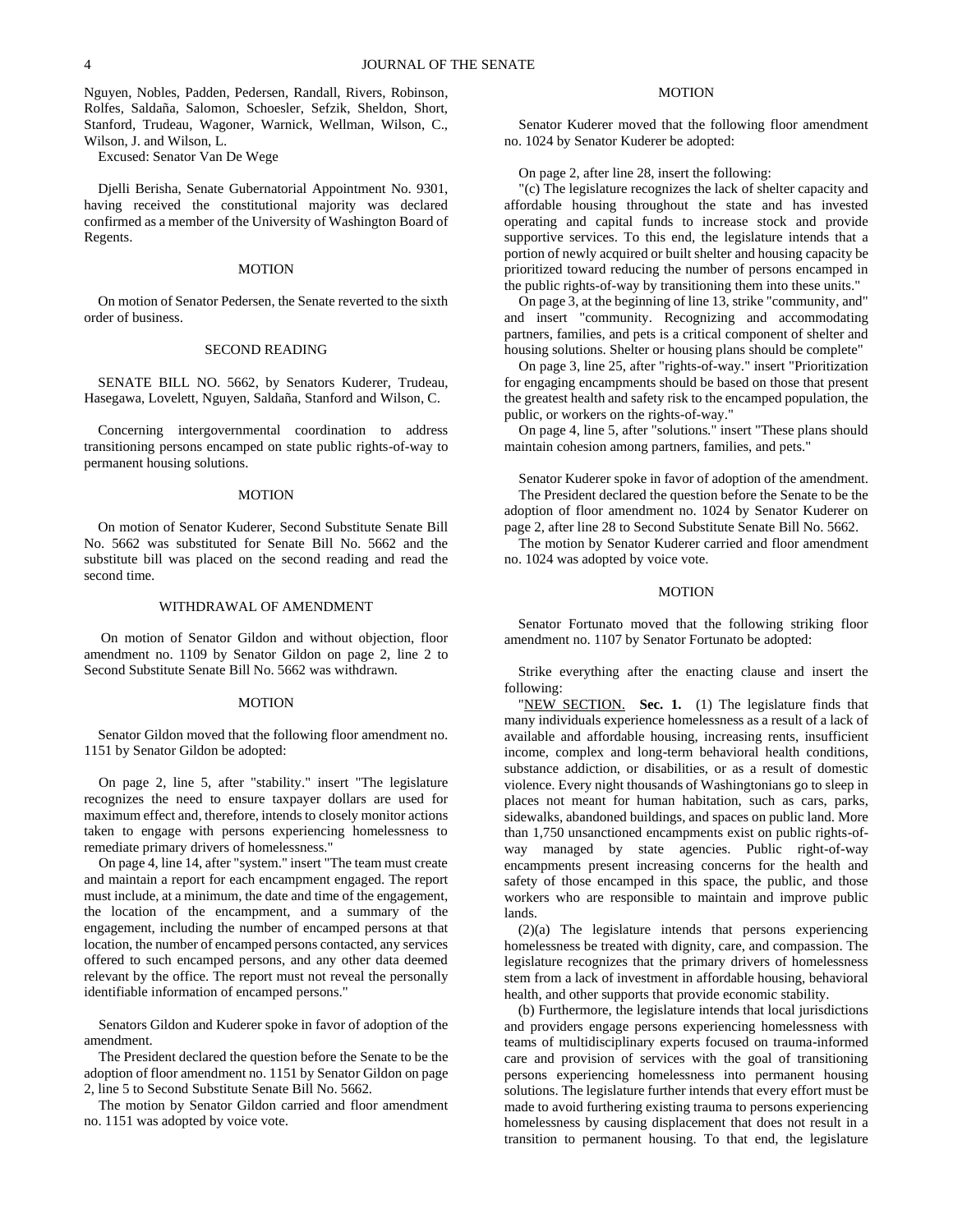intends that a multidisciplinary team within state government be established to coordinate across state agencies, and collaborate with local governments, nonprofit organizations, and persons encamped on state rights-of-way to find housing solutions.

NEW SECTION. **Sec. 2.** A new section is added to chapter 43.20A RCW to read as follows:

(1) There is created the office of intergovernmental coordination on public right-of-way homeless encampments within the department. For purposes of this section, "public rightof-way" includes public roads, sidewalks, and parks.

(2) Activities of the office must be carried out by a director and supervised by the secretary of the department or his or her designee.

(3) The office is responsible for leading efforts under this section to coordinate the spectrum of ongoing and future funding, policy, and practice efforts related to reducing the number of persons in unsanctioned encampments on state public rights-ofway. This includes coordination across state agencies, through local governments, and with persons in unsanctioned encampments on state public rights-of-way with the goal of reducing the number of encamped persons through transition to a permanent housing solution so that the encampment is closed with the site either restored to original conditions or preserved for future use.

(4) The office shall establish:

(a) Regional coordination teams charged with state agency, local government, and nonprofit organization collaboration on identifying or creating solutions that bring persons encamped on public rights-of-way into permanent housing to include traditional and nontraditional housing options. Collaboration partners will provide regional knowledge and support to address specific and unique regional needs. Collaboration partners may include the health care authority, the health benefit exchange, the department of health, the department of transportation, the department of ecology, the department of commerce, the department of veterans' affairs, tribal authorities, counties and cities, and private not-for-profit agencies;

(b) Regional outreach teams charged with outreach with the homeless population. Each team will include state, local, and private partners in addition to a core team from the department. Outreach teams are part of an intergovernmental team for initial assessment to identify and target individual needs, such as medical issues and treatment, mental health treatment, acquisition of medication, identification acquisition (such as birth certificates and social security cards), poly-substance abuse treatment, housing needs, need for immediate sheltering, need for social services (including supplemental nutrition assistance program benefits, women, infants, and children benefits, supplemental security income acquisition, medicaid, medicare, and social security benefits), and reengagement with family and relatives; and

(c) A data analysis team charged with data infrastructure development to create a performance monitoring infrastructure, establish a baseline, and then track outcomes for individuals experiencing homelessness in locales around encampments on public rights-of-way. The team shall also estimate the impact on client outcomes and services as well as estimate public program cost savings, where applicable. The data analysis team must provide a report to the governor and appropriate legislative committees by December 1, 2023, and annually thereafter.

NEW SECTION. **Sec. 3.** A new section is added to chapter 43.185C RCW to read as follows:

The department shall collaborate with the office of intergovernmental coordination on public right-of-way homeless encampments created in section 2 of this act on developing and implementing a statewide effort to reduce the number of persons encamped on the state public rights-of-way by transitioning to permanent housing solutions. The department shall use any funds appropriated by the legislature for this purpose to provide grants to local governments or nonprofit organizations to meet the individual needs of persons encamped on state public rights-ofway in order to facilitate their transition to permanent housing. Such grants must include graduated rental assistance programs in which recipients must contribute either a percentage of their income to rent or perform community service in exchange for rental assistance.

NEW SECTION. **Sec. 4.** A new section is added to chapter 36.01 RCW to read as follows:

(1)(a) In coordination with the office of intergovernmental coordination on public right-of-way homeless encampments created in section 2 of this act, every county and each city with a population over 50,000 must establish and operate at least one emergency overnight shelter site in its respective jurisdiction. Counties and each eligible city within the county's geographic boundary must coordinate to ensure that there are enough cumulative shelter beds to accommodate, at a minimum, the sheltered and unsheltered portions of the county's most recent point-in-time homeless count.

(b) Counties and each eligible city must make available employment, mental health, and drug counseling services at each shelter location with funding made available from the state operating budget or local funds as appropriated for these purposes. Accommodations at each shelter must be prioritized for persons who participate in available services. Each shelter may prohibit the possession and use of alcohol and unprescribed drugs on its premises contingent upon evaluation for and compliance with treatment as recommended. Each shelter must provide a secure space for each person or family's belongings and provide personal security during shelter operating hours.

(2) Any county or city establishing a shelter under this section may utilize assistance under the housing trust fund pursuant to RCW 43.185.050 to acquire or build shelter. Any application for assistance under this section must receive priority.

NEW SECTION. **Sec. 5.** A new section is added to chapter 36.70A RCW to read as follows:

(1) Each county that is required or chooses to plan under RCW 36.70A.040, and each city within such county, that purchases a hotel, as defined in RCW 19.48.010, with public funds for purposes of providing emergency housing or emergency shelter must limit the use and occupancy of such housing and shelters to the following:

(a) Persons with disabilities experiencing homelessness;

(b) Families experiencing homelessness including, but not limited to, pregnant women;

(c) Persons aged 60 years or more experiencing homelessness; or

(d) Other persons subject to the following conditions:

(i) Payment of no more than 30 percent of their annual median income toward rent or providing at least 24 hours of community service; and

(ii) Stays are limited for no longer than 90 days except between November and February.

(2) Each planning county and each city within such county must provide employment, mental health, drug counseling service, and job training opportunities and services at each emergency housing and shelter described under subsection (1) of this section.

NEW SECTION. **Sec. 6.** (1) The department of commerce must convene a work group to make recommendations on the creation of a statewide registration program for the purpose of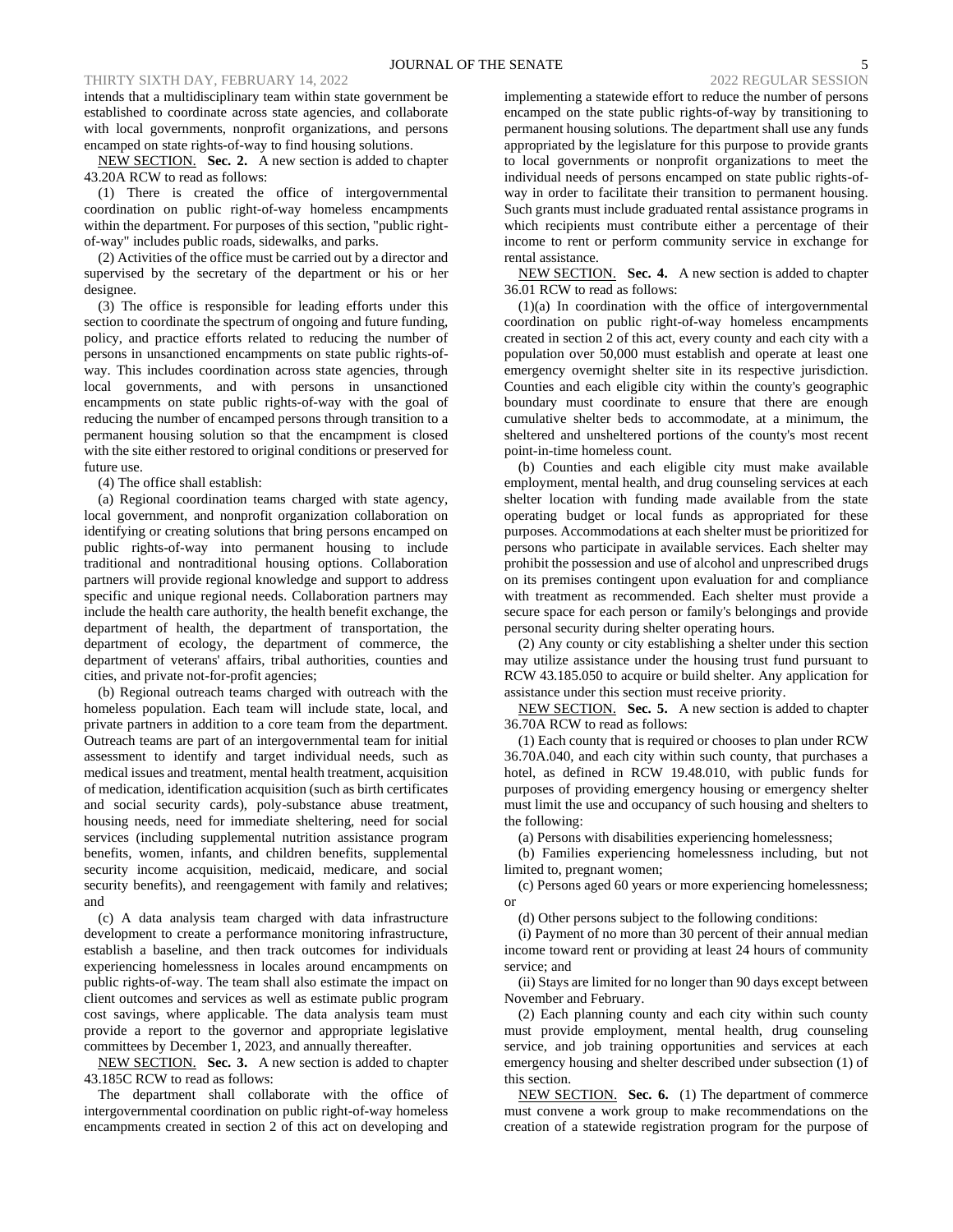registering persons experiencing homelessness who take advantage of housing, substance abuse treatment, mental health, or employment services.

(2) The work group must include relevant stakeholders including, but not limited to, homeless rights representatives, service provider representatives, and representatives from cities and counties.

(3) The work group must meet at least three times and evaluate the following:

(a) How to collect, organize, and protect demographic information;

(b) Which information should be collected and made disclosable in a database accessible by service providers;

(c) The need to implement a registration requirement over time and across specific state regions, and challenges in identifying persons who travel from region to region;

(d) Which types of persons experiencing homelessness should be exempted from a statewide registration requirement;

(e) The use of a statewide registration program database to prioritize provision of services to persons most likely to benefit;

(f) The feasibility of requiring service providers to report participation data as part of such a registration program;

(g) How to collect data regarding the number of persons:

(i) With mental health disorders who are offered services and accept or decline such services;

(ii) With substance abuse disorders who are offered sobriety programs and accept or decline such program services;

(iii) Offered employment services and who accept or decline such services; and

(iv) With active warrants and probation requirements and the outcome of contact with services; and

(h) Any other relevant factors or considerations discussed by the work group.

(4) The department of commerce must issue a final report, including any work group findings and recommendations, to the appropriate committees of the legislature by December 1, 2022.

(5) This section expires January 1, 2023.

NEW SECTION. **Sec. 7.** (1) This section is the tax preference performance statement for the tax preferences contained in sections 8 and 9, chapter . . ., Laws of 2022 (sections 8 and 9 of this act). This performance statement is only intended to be used for subsequent evaluation of the tax preference. It is not intended to create a private right of action by any party or be used to determine eligibility for preferential tax treatment.

(2) The legislature categorizes these tax preferences as ones intended to induce certain designated behavior by taxpayers and create or retain jobs, as indicated in RCW 82.32.808(2) (a) and (c).

(3) It is the legislature's specific public policy objective to encourage the employment of certain unemployed persons, such as persons convicted of a felony and homeless persons. It is the legislature's intent to provide employers a credit against the business and occupation tax or public utility tax for hiring certain unemployed persons which would reduce an employer's tax burden thereby inducing employers to hire and create jobs for such persons. Pursuant to chapter 43.136 RCW, the joint legislative audit and review committee must review the business and occupation tax and public utility tax credit established under sections 8 and 9, chapter . . ., Laws of 2022 (sections 8 and 9 of this act) by December 31, 2031.

(4) If a review finds that the number of unemployed persons who meet the criteria in section  $8(7)(c)(i)$  or  $9(7)(c)(i)$  of this act decreased by 30 percent, then the legislature intends for the legislative auditor to recommend extending the expiration date of the tax preference.

(5) In order to obtain the data necessary to perform the review

in subsection (4) of this section, the joint legislative audit and review committee should refer to unemployment rates available from the employment security department and the bureau of labor statistics.

NEW SECTION. **Sec. 8.** A new section is added to chapter 82.04 RCW to read as follows:

(1) A person is allowed a credit against the tax due under this chapter as provided in this section. The credit equals the lesser of 10 percent or \$500 of wages and benefits paid to or on behalf of a qualifying employee, with a maximum of a \$500 credit for each qualifying employee hired on or after October 1, 2022.

(2) No credit may be claimed under this section until a qualifying employee has been employed for at least three consecutive full calendar quarters.

(3) Unused credit may be carried over and used in subsequent tax reporting periods, except as provided in subsection (8) of this section. No refunds may be granted for credits under this section.

(4) If an employer discharges a qualifying employee for whom the employer has claimed a credit under this section, the employer may not claim a new credit under this section for a period of one year from the date the qualifying employee was discharged. However, this subsection (4) does not apply if the qualifying employee was discharged for misconduct, as defined in RCW 50.04.294, connected with his or her work or discharged due to a felony or gross misdemeanor conviction, and the employer contemporaneously documents the reason for discharge.

(5) Credits earned under this section may be claimed only on returns filed electronically with the department using the department's online tax filing service or other method of electronic reporting as the department may authorize. No application is required to claim the credit, but the taxpayer must keep records necessary for the department to determine eligibility under this section including records establishing the person's status as a qualifying employee under subsection  $(7)(c)(i)$  and  $(ii)$ of this section when hired by the taxpayer.

(6) No person may claim a credit against taxes due under both this chapter and chapter 82.16 RCW for the same qualifying employee.

(7) The definitions in this subsection apply throughout this section unless the context clearly requires otherwise.

(a) "Homeless person" has the same meaning as provided in RCW 43.185C.010.

(b) "Person convicted of a felony" means a person, including a juvenile as defined in RCW 13.40.020, convicted of a felony under state or federal statute who is hired within one calendar year after the last date that the person was convicted or released from a juvenile rehabilitation facility or prison.

(c) "Qualifying employee" means a person who meets all of the following requirements:

(i) Is a homeless person or a person convicted of a felony;

(ii) Was unemployed as defined in RCW 50.04.310 for at least 30 days immediately preceding the date that the person was hired by the person claiming the credit under this section; and

(iii) Is employed in a permanent full-time position for at least three consecutive full calendar quarters by the person claiming the credit under this section. For seasonal employers, "qualifying employee" also includes the equivalent of a full-time employee in work hours for two consecutive full calendar quarters. For purposes of this subsection  $(7)(c)(iii)$ , "full-time" means a normal workweek of at least 35 hours.

(8) Credits allowed under this section can be earned for tax reporting periods through June 30, 2031. No credits can be claimed after June 30, 2032.

(9) This section expires July 1, 2032.

NEW SECTION. **Sec. 9.** A new section is added to chapter 82.16 RCW to read as follows: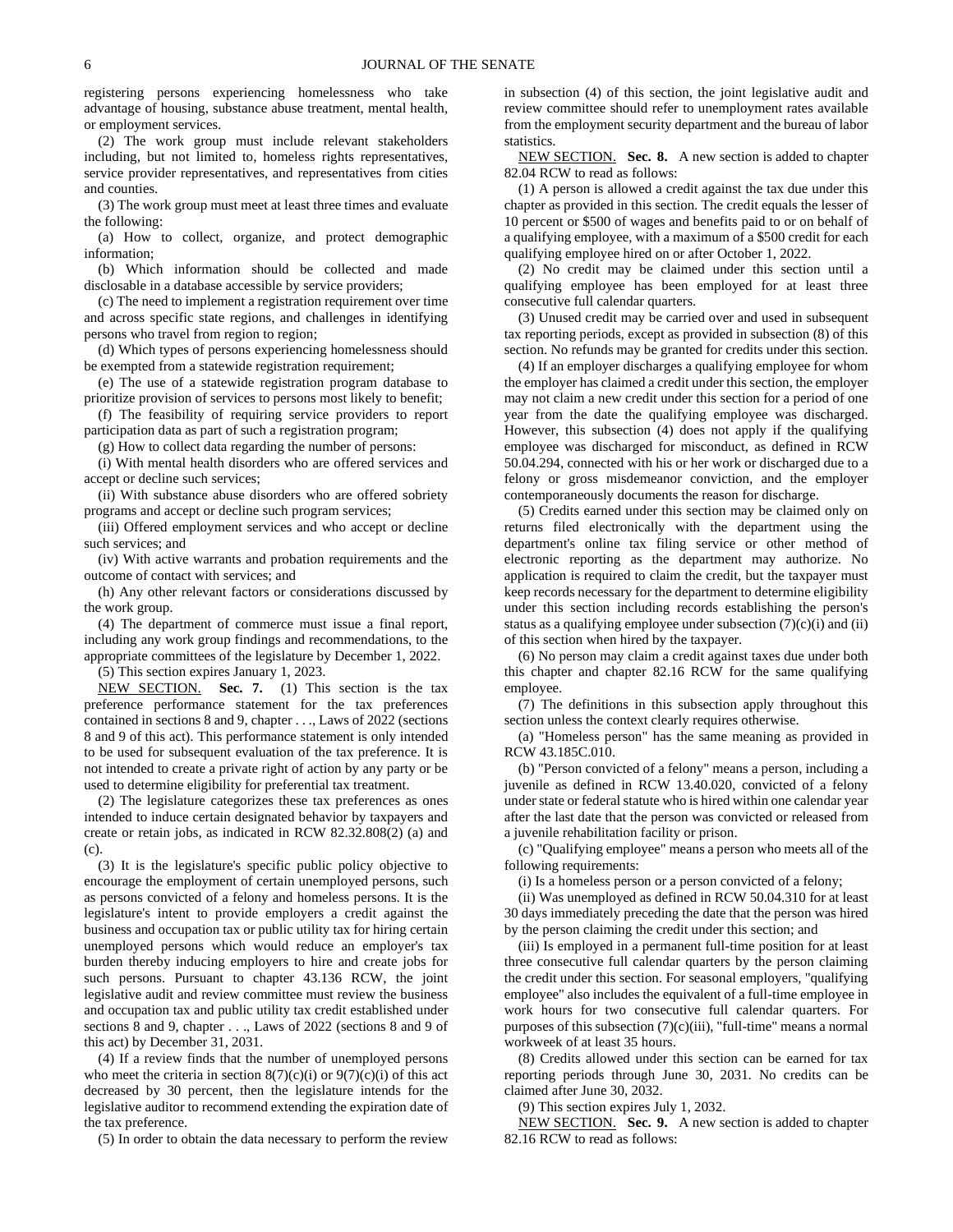(1) A person is allowed a credit against the tax due under this chapter as provided in this section. The credit equals the lesser of 10 percent or \$500 of wages and benefits paid to or on behalf of a qualifying employee, with a maximum of a \$500 credit for each qualifying employee hired on or after October 1, 2022.

(2) No credit may be claimed under this section until a qualifying employee has been employed for at least three consecutive full calendar quarters.

(3) Unused credit may be carried over and used in subsequent tax reporting periods, except as provided in subsection (8) of this section. No refunds may be granted for credits under this section.

(4) If an employer discharges a qualifying employee for whom the employer has claimed a credit under this section, the employer may not claim a new credit under this section for a period of one year from the date the qualifying employee was discharged. However, this subsection (4) does not apply if the qualifying employee was discharged for misconduct, as defined in RCW 50.04.294, connected with his or her work or discharged due to a felony or gross misdemeanor conviction, and the employer contemporaneously documents the reason for discharge.

(5) Credits earned under this section may be claimed only on returns filed electronically with the department using the department's online tax filing service or other method of electronic reporting as the department may authorize. No application is required to claim the credit, but the taxpayer must keep records necessary for the department to determine eligibility under this section including records establishing the person's status as a qualifying employee under subsection  $(7)(c)(i)$  and  $(ii)$ of this section when hired by the taxpayer.

(6) No person may claim a credit against taxes due under both chapter 82.04 RCW and this chapter for the same qualifying employee.

(7) The definitions in this subsection apply throughout this section unless the context clearly requires otherwise.

(a) "Homeless person" has the same meaning as provided in RCW 43.185C.010.

(b) "Person convicted of a felony" means a person, including a juvenile as defined in RCW 13.40.020, convicted of a felony under state or federal statute who is hired within one calendar year after the last date that the person was convicted or released from a juvenile rehabilitation facility or prison.

(c) "Qualifying employee" means a person who meets all of the following requirements:

(i) Is a homeless person or a person convicted of a felony;

(ii) Was unemployed as defined in RCW 50.04.310 for at least 30 days immediately preceding the date that the person was hired by the person claiming the credit under this section; and

(iii) Is employed in a permanent full-time position for at least three consecutive full calendar quarters by the person claiming the credit under this section. For seasonal employers, "qualifying employee" also includes the equivalent of a full-time employee in work hours for two consecutive full calendar quarters. For purposes of this subsection  $(7)(c)(iii)$ , "full-time " means a normal workweek of at least 35 hours.

(8) Credits allowed under this section can be earned for tax reporting periods through June 30, 2031. No credits can be claimed after June 30, 2032.

(9) This section expires July 1, 2032.

NEW SECTION. **Sec. 10.** (1) The department of commerce must establish a pilot program for cities to provide job opportunities to and hire persons experiencing homelessness for the purposes of local beautification projects. The pilot program must include three cities, two on the west side and one on the east side of the Cascade mountain range. The cities selected are strongly encouraged to administer their programs during the summer months.

(2) Persons experiencing homelessness who are hired under this pilot program must be paid at least the local minimum wage and be connected with organizations that provide wraparound housing services.

(3) The pilot program expires July 1, 2025. The cities selected to participate in the pilot program must provide a report to the appropriate committees of the legislature by December 1, 2025, that includes at least the following information: The number of persons experiencing homelessness hired during the pilot program, the number of such persons connected with wraparound housing services, strategies for hiring persons experiencing homelessness for other local projects, and any legislative recommendations.

(4) Persons experiencing homelessness who are hired under this pilot program are not considered state employees. Other provisions of law relating to civil service, hours of work, rate of compensation, sick leave, unemployment compensation, state retirement plans, and vacation leave do not apply to this pilot program, except for project supervisors, who must be city employees, and other administrative and supervisory personnel.

(5) The pilot program is considered an unemployment workrelief or work-training program as provided in RCW 50.44.040(4) and, as such, the services of persons experiencing homelessness under this pilot program are excluded from the term "unemployment" and unemployment compensation coverage. The department of commerce must advise the cities selected under the pilot program to notify such persons hired under the pilot program of this exclusion.

(6) For purposes of this section, "persons experiencing homelessness" means individuals living outside or in a building not meant for human habitation or which they have no legal right to occupy, in an emergency shelter, or in a temporary housing program that may include a transitional and supportive housing program if habitation time limits exist.

(7) This section expires January 1, 2027."

On page 1, line 3 of the title, after "solutions;" strike the remainder of the title and insert "adding a new section to chapter 43.20A RCW; adding a new section to chapter 43.185C RCW; adding a new section to chapter 36.01 RCW; adding a new section to chapter 36.70A RCW; adding a new section to chapter 82.04 RCW; adding a new section to chapter 82.16 RCW; creating new sections; and providing expiration dates."

Senator Fortunato spoke in favor of adoption of the striking amendment.

Senator Kuderer spoke against adoption of the striking amendment.

The President declared the question before the Senate to be the adoption of striking floor amendment no. 1107 by Senator Fortunato to Second Substitute Senate Bill No. 5662.

The motion by Senator Fortunato failed and striking floor amendment no. 1107 was not adopted by voice vote.

### MOTION

On motion of Senator Kuderer, the rules were suspended, Engrossed Second Substitute Senate Bill No. 5662 was advanced to third reading, the second reading considered the third and the bill was placed on final passage.

Senators Kuderer, Liias and Trudeau spoke in favor of passage of the bill.

Senators Fortunato, Gildon, Wilson, L. and Wilson, J. spoke against passage of the bill.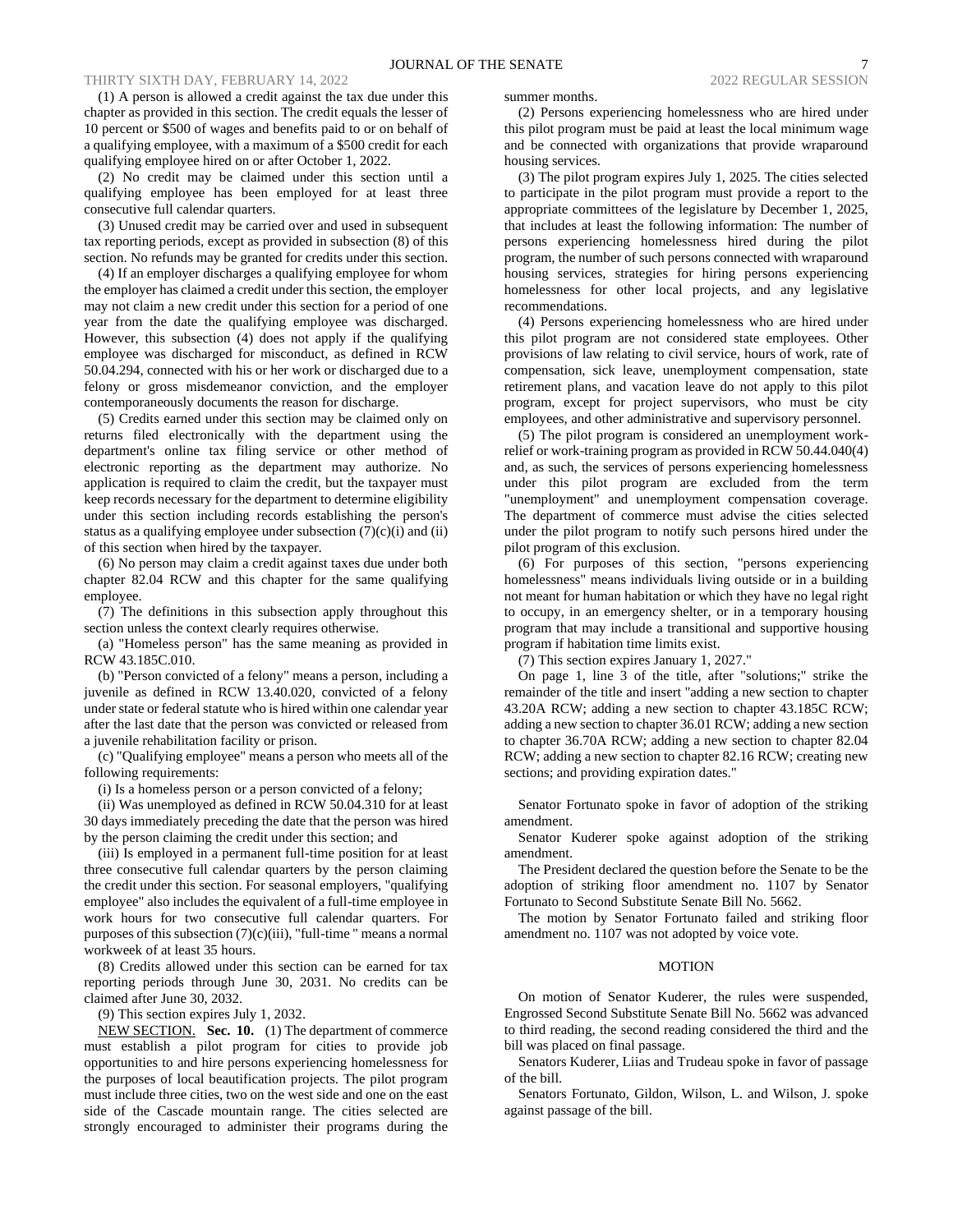The President declared the question before the Senate to be the final passage of Engrossed Second Substitute Senate Bill No. 5662.

### ROLL CALL

The Secretary called the roll on the final passage of Engrossed Second Substitute Senate Bill No. 5662 and the bill passed the Senate by the following vote: Yeas, 36; Nays, 12; Absent, 0; Excused, 1.

Voting yea: Senators Billig, Carlyle, Cleveland, Conway, Das, Dhingra, Frockt, Gildon, Hasegawa, Hawkins, Hunt, Keiser, King, Kuderer, Liias, Lovelett, Lovick, Mullet, Muzzall, Nguyen, Nobles, Pedersen, Randall, Rivers, Robinson, Rolfes, Saldaña, Salomon, Sefzik, Sheldon, Stanford, Trudeau, Wagoner, Warnick, Wellman and Wilson, C.

Voting nay: Senators Braun, Brown, Dozier, Fortunato, Holy, Honeyford, McCune, Padden, Schoesler, Short, Wilson, J. and Wilson, L.

Excused: Senator Van De Wege

ENGROSSED SECOND SUBSTITUTE SENATE BILL NO. 5662, having received the constitutional majority, was declared passed. There being no objection, the title of the bill was ordered to stand as the title of the act.

## SECOND READING

SENATE BILL NO. 5796, by Senators Saldaña, Stanford, Keiser, Liias and Wilson, C.

Restructuring cannabis revenue appropriations.

#### MOTION

On motion of Senator Saldaña, Second Substitute Senate Bill No. 5796 was substituted for Senate Bill No. 5796 and the substitute bill was placed on the second reading and read the second time.

#### MOTION

Senator Mullet moved that the following floor amendment no. 1146 by Senator Mullet be adopted:

On page 10, beginning on line 17, after "fund" strike all material through "act" on line 19

Beginning on page 10, line 20, strike all of section 3

On page 1, beginning on line 3 of the title, after "investment;" strike the remainder of the title and insert "and amending RCW 69.50.530 and 69.50.540."

Senator Mullet spoke in favor of adoption of the amendment. The President declared the question before the Senate to be the adoption of floor amendment no. 1146 by Senator Mullet on page 10, line 17 to Second Substitute Senate Bill No. 5796.

The motion by Senator Mullet carried and floor amendment no. 1146 was adopted by voice vote.

#### MOTION

On motion of Senator Saldaña, the rules were suspended, Engrossed Second Substitute Senate Bill No. 5796 was advanced to third reading, the second reading considered the third and the bill was placed on final passage.

Senators Saldaña, King and Wagoner spoke in favor of passage

of the bill.

The President declared the question before the Senate to be the final passage of Engrossed Second Substitute Senate Bill No. 5796.

## ROLL CALL

The Secretary called the roll on the final passage of Engrossed Second Substitute Senate Bill No. 5796 and the bill passed the Senate by the following vote: Yeas, 41; Nays, 7; Absent, 0; Excused, 1.

Voting yea: Senators Billig, Brown, Carlyle, Cleveland, Conway, Das, Dhingra, Dozier, Fortunato, Frockt, Hasegawa, Hawkins, Holy, Hunt, Keiser, King, Kuderer, Liias, Lovelett, Lovick, Mullet, Nguyen, Nobles, Pedersen, Randall, Rivers, Robinson, Rolfes, Saldaña, Salomon, Sefzik, Sheldon, Short, Stanford, Trudeau, Wagoner, Warnick, Wellman, Wilson, C., Wilson, J. and Wilson, L.

Voting nay: Senators Braun, Gildon, Honeyford, McCune, Muzzall, Padden and Schoesler

Excused: Senator Van De Wege

ENGROSSED SECOND SUBSTITUTE SENATE BILL NO. 5796, having received the constitutional majority, was declared passed. There being no objection, the title of the bill was ordered to stand as the title of the act.

## SECOND READING

SENATE BILL NO. 5783, by Senators Conway, Hasegawa, Hunt, Keiser, Kuderer, Mullet, Stanford and Van De Wege

Reestablishing the underground economy task force.

#### MOTIONS

On motion of Senator Conway, Substitute Senate Bill No. 5783 was substituted for Senate Bill No. 5783 and the substitute bill was placed on the second reading and read the second time.

On motion of Senator Conway, the rules were suspended, Substitute Senate Bill No. 5783 was advanced to third reading, the second reading considered the third and the bill was placed on final passage.

Senators Conway and King spoke in favor of passage of the bill.

Senator Schoesler spoke against passage of the bill.

#### REMARKS BY THE PRESIDENT

President Heck: "The president would like to remind members that according to our own rules adopted by the body that you must press the request to speak button, and if present, also stand. The president is unable to ascertain who wants to continue to speak if they are remote if they have not pressed their request to speak button.

The President declared the question before the Senate to be the final passage of Substitute Senate Bill No. 5783.

### ROLL CALL

The Secretary called the roll on the final passage of Substitute Senate Bill No. 5783 and the bill passed the Senate by the following vote: Yeas, 36; Nays, 12; Absent, 0; Excused, 1.

Voting yea: Senators Billig, Braun, Carlyle, Cleveland,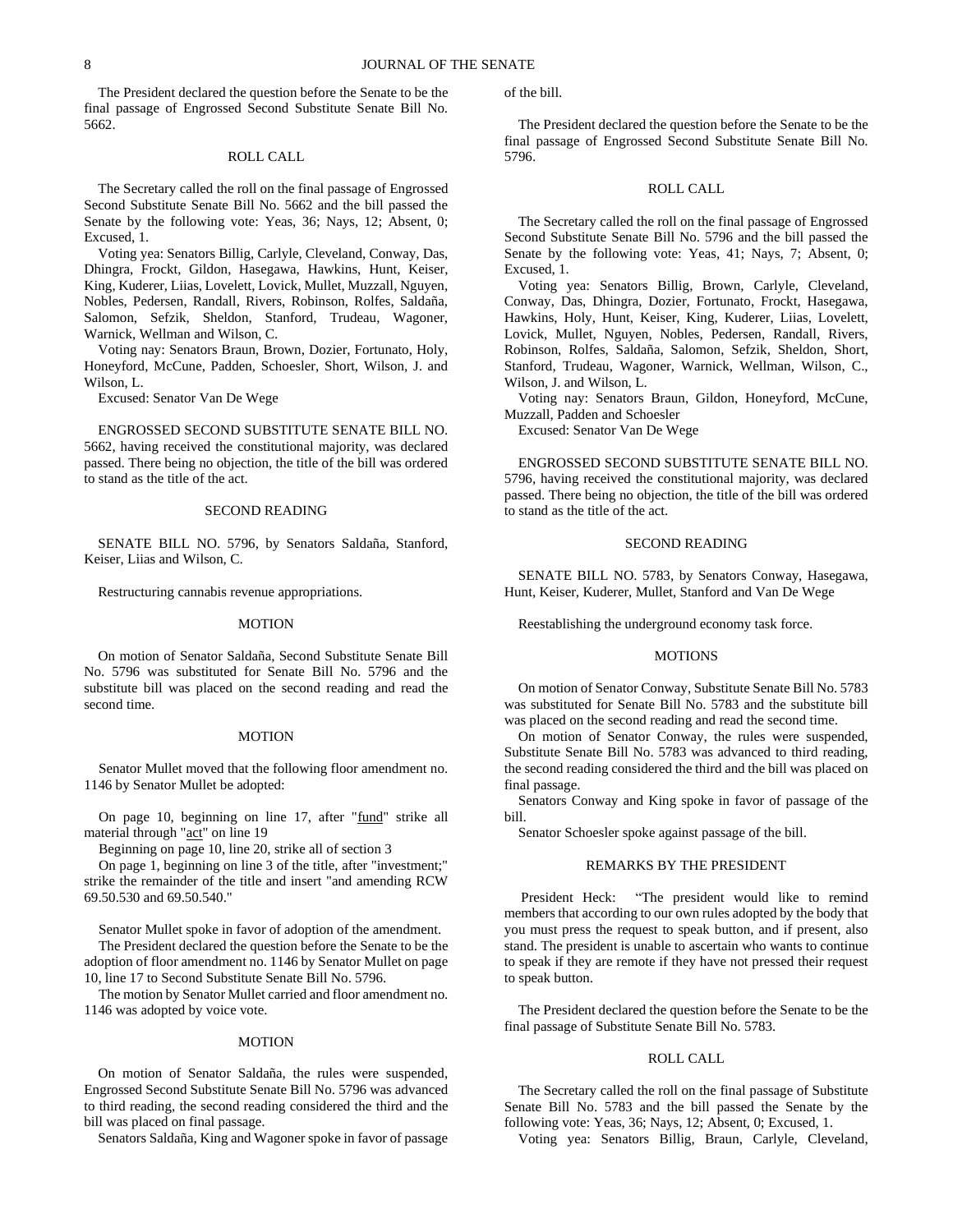Conway, Das, Dhingra, Frockt, Gildon, Hasegawa, Hawkins, Holy, Hunt, Keiser, King, Kuderer, Liias, Lovelett, Lovick, Mullet, Muzzall, Nguyen, Nobles, Pedersen, Randall, Rivers, Robinson, Rolfes, Saldaña, Salomon, Sefzik, Stanford, Trudeau, Warnick, Wellman and Wilson, C.

Voting nay: Senators Brown, Dozier, Fortunato, Honeyford, McCune, Padden, Schoesler, Sheldon, Short, Wagoner, Wilson, J. and Wilson, L.

Excused: Senator Van De Wege

SUBSTITUTE SENATE BILL NO. 5783, having received the constitutional majority, was declared passed. There being no objection, the title of the bill was ordered to stand as the title of the act.

## SECOND READING

SENATE BILL NO. 5723, by Senators Rivers, Keiser and Lovick

Concerning improving diversity in clinical trials.

#### **MOTIONS**

On motion of Senator Rivers, Substitute Senate Bill No. 5723 was substituted for Senate Bill No. 5723 and the substitute bill was placed on the second reading and read the second time.

On motion of Senator Rivers, the rules were suspended, Substitute Senate Bill No. 5723 was advanced to third reading, the second reading considered the third and the bill was placed on final passage.

Senators Rivers, Cleveland, Honeyford and Wellman spoke in favor of passage of the bill.

The President declared the question before the Senate to be the final passage of Substitute Senate Bill No. 5723.

### ROLL CALL

The Secretary called the roll on the final passage of Substitute Senate Bill No. 5723 and the bill passed the Senate by the following vote: Yeas, 48; Nays, 0; Absent, 0; Excused, 1.

Voting yea: Senators Billig, Braun, Brown, Carlyle, Cleveland, Conway, Das, Dhingra, Dozier, Fortunato, Frockt, Gildon, Hasegawa, Hawkins, Holy, Honeyford, Hunt, Keiser, King, Kuderer, Liias, Lovelett, Lovick, McCune, Mullet, Muzzall, Nguyen, Nobles, Padden, Pedersen, Randall, Rivers, Robinson, Rolfes, Saldaña, Salomon, Schoesler, Sefzik, Sheldon, Short, Stanford, Trudeau, Wagoner, Warnick, Wellman, Wilson, C., Wilson, J. and Wilson, L.

Excused: Senator Van De Wege

SUBSTITUTE SENATE BILL NO. 5723, having received the constitutional majority, was declared passed. There being no objection, the title of the bill was ordered to stand as the title of the act.

#### SECOND READING

SENATE BILL NO. 5765, by Senators Randall, Keiser, Conway, Das, Hasegawa, Lovelett, Mullet, Nobles, Robinson, Saldaña, Stanford, Trudeau and Wilson, C.

Concerning the practice of midwifery.

#### MOTION

On motion of Senator Randall, Substitute Senate Bill No. 5765 was substituted for Senate Bill No. 5765 and the substitute bill was placed on the second reading and read the second time.

### MOTION

Senator Holy moved that the following floor amendment no. 1149 by Senator Holy be adopted:

On page 4, line 11, after "care" insert ", or extend the scope of licensed midwives to include abortion"

Senators Holy and Fortunato spoke in favor of adoption of the amendment.

Senator Randall spoke against adoption of the amendment.

The President declared the question before the Senate to be the adoption of floor amendment no. 1149 by Senator Holy on page 4, line 11 to Substitute Senate Bill No. 5765.

The motion by Senator Holy did not carry and floor amendment no. 1149 was not adopted by voice vote.

#### MOTION

On motion of Senator Randall, the rules were suspended, Substitute Senate Bill No. 5765 was advanced to third reading, the second reading considered the third and the bill was placed on final passage.

Senators Randall, Lovelett and Mullet spoke in favor of passage of the bill.

Senators Holy, Fortunato and Muzzall spoke against passage of the bill.

## MOTION

On motion of Senator Randall, Senator Carlyle was excused.

The President declared the question before the Senate to be the final passage of Substitute Senate Bill No. 5765.

#### ROLL CALL

The Secretary called the roll on the final passage of Substitute Senate Bill No. 5765 and the bill passed the Senate by the following vote: Yeas, 27; Nays, 20; Absent, 0; Excused, 2.

Voting yea: Senators Billig, Cleveland, Conway, Das, Dhingra, Frockt, Hasegawa, Hunt, Keiser, Kuderer, Liias, Lovelett, Lovick, Mullet, Nguyen, Nobles, Pedersen, Randall, Robinson, Rolfes, Saldaña, Salomon, Sheldon, Stanford, Trudeau, Wellman and Wilson, C.

Voting nay: Senators Braun, Brown, Dozier, Fortunato, Gildon, Hawkins, Holy, Honeyford, King, McCune, Muzzall, Padden, Rivers, Schoesler, Sefzik, Short, Wagoner, Warnick, Wilson, J. and Wilson, L.

Excused: Senators Carlyle and Van De Wege

SUBSTITUTE SENATE BILL NO. 5765, having received the constitutional majority, was declared passed. There being no objection, the title of the bill was ordered to stand as the title of the act.

### SECOND READING

SENATE BILL NO. 5920, by Senator Warnick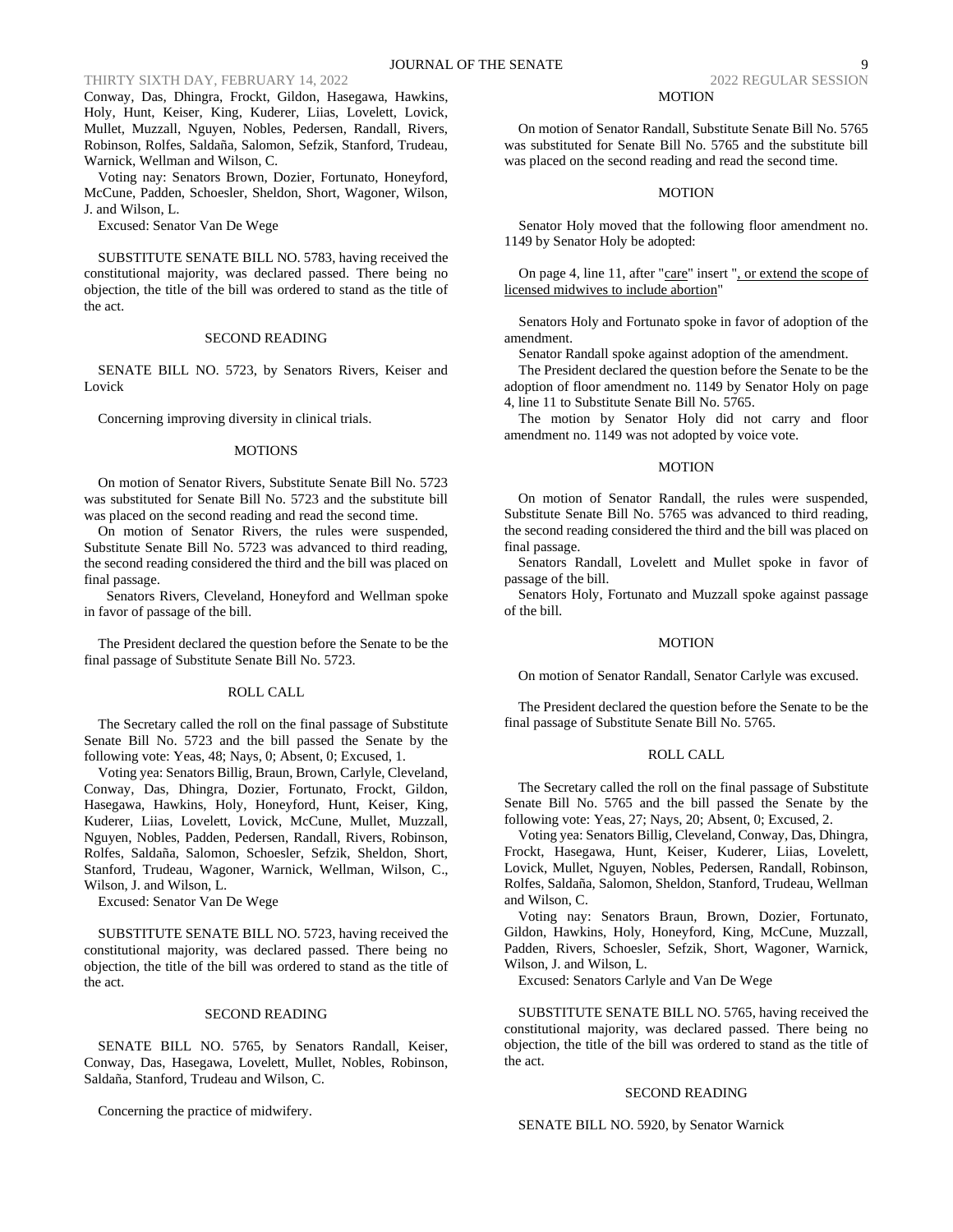Concerning parenting plans.

### **MOTIONS**

On motion of Senator Warnick, Substitute Senate Bill No. 5920 was substituted for Senate Bill No. 5920 and the substitute bill was placed on the second reading and read the second time.

On motion of Senator Warnick, the rules were suspended, Substitute Senate Bill No. 5920 was advanced to third reading, the second reading considered the third and the bill was placed on final passage.

Senators Warnick, Dhingra and Padden spoke in favor of passage of the bill.

The President declared the question before the Senate to be the final passage of Substitute Senate Bill No. 5920.

## ROLL CALL

The Secretary called the roll on the final passage of Substitute Senate Bill No. 5920 and the bill passed the Senate by the following vote: Yeas, 47; Nays, 0; Absent, 0; Excused, 2.

Voting yea: Senators Billig, Braun, Brown, Cleveland, Conway, Das, Dhingra, Dozier, Fortunato, Frockt, Gildon, Hasegawa, Hawkins, Holy, Honeyford, Hunt, Keiser, King, Kuderer, Liias, Lovelett, Lovick, McCune, Mullet, Muzzall, Nguyen, Nobles, Padden, Pedersen, Randall, Rivers, Robinson, Rolfes, Saldaña, Salomon, Schoesler, Sefzik, Sheldon, Short, Stanford, Trudeau, Wagoner, Warnick, Wellman, Wilson, C., Wilson, J. and Wilson, L.

Excused: Senators Carlyle and Van De Wege

SUBSTITUTE SENATE BILL NO. 5920, having received the constitutional majority, was declared passed. There being no objection, the title of the bill was ordered to stand as the title of the act.

### SECOND READING

SENATE BILL NO. 5072, by Senators Short, Kuderer, Frockt, Rolfes, Wagoner and Wilson, C.

Concerning the government issuance of a certificate of birth resulting in stillbirth.

#### MOTION

On motion of Senator Trudeau, Second Substitute Senate Bill No. 5702 was substituted for Senate Bill No. 5702 and the substitute bill was placed on the second reading and read the second time.

#### MOTION

Senator Trudeau moved that the following floor amendment no. 1099 by Senator Trudeau be adopted:

On page 1, beginning on line 12, after "international" strike "lactation consultant association" and insert "board of lactation consultant examiners"

On page 2, line 24, after "may" strike "require an enrollee to obtain expedited" and insert "not require an enrollee to obtain"

On page 3, line 11, after "international" strike "lactation consultant association" and insert "board of lactation consultant examiners"

Senator Trudeau spoke in favor of adoption of the amendment. The President declared the question before the Senate to be the adoption of floor amendment no. 1099 by Senator Trudeau on page 1, line 12 to Senate Bill No. 5702.

The motion by Senator Trudeau carried and floor amendment no. 1099 was adopted by voice vote.

#### MOITON

On motion of Senator Trudeau, the rules were suspended, Engrossed Second Substitute Senate Bill No. 5702 was advanced to third reading, the second reading considered the third and the bill was placed on final passage.

Senators Trudeau and Muzzall spoke in favor of passage of the bill.

The President declared the question before the Senate to be the final passage of Engrossed Second Substitute Senate Bill No. 5702.

## ROLL CALL

The Secretary called the roll on the final passage of Engrossed Second Substitute Senate Bill No. 5702 and the bill passed the Senate by the following vote: Yeas, 47; Nays, 0; Absent, 0; Excused, 2.

Voting yea: Senators Billig, Braun, Brown, Cleveland, Conway, Das, Dhingra, Dozier, Fortunato, Frockt, Gildon, Hasegawa, Hawkins, Holy, Honeyford, Hunt, Keiser, King, Kuderer, Liias, Lovelett, Lovick, McCune, Mullet, Muzzall, Nguyen, Nobles, Padden, Pedersen, Randall, Rivers, Robinson, Rolfes, Saldaña, Salomon, Schoesler, Sefzik, Sheldon, Short, Stanford, Trudeau, Wagoner, Warnick, Wellman, Wilson, C., Wilson, J. and Wilson, L.

Excused: Senators Carlyle and Van De Wege

ENGROSSED SECOND SUBSTITUTE SENATE BILL NO. 5702, having received the constitutional majority, was declared passed. There being no objection, the title of the bill was ordered to stand as the title of the act.

### SECOND READING

SENATE BILL NO. 5703, by Senators Das, Cleveland, Kuderer, Lovelett, Nobles, Randall, Robinson, Rolfes, Saldaña, Stanford, Trudeau, Wellman and Wilson, C.

Concerning the use and disclosure of toxic chemicals in cosmetic products.

#### **MOTION**

On motion of Senator Das, Second Substitute Senate Bill No. 5703 was substituted for Senate Bill No. 5703 and the substitute bill was placed on the second reading and read the second time.

Revised for 2nd Substitute: Concerning the use of toxic chemicals in cosmetic products.

#### MOTION

Senator Short moved that the following striking floor amendment no. 1108 by Senator Short be adopted:

Strike everything after the enacting clause and insert the following: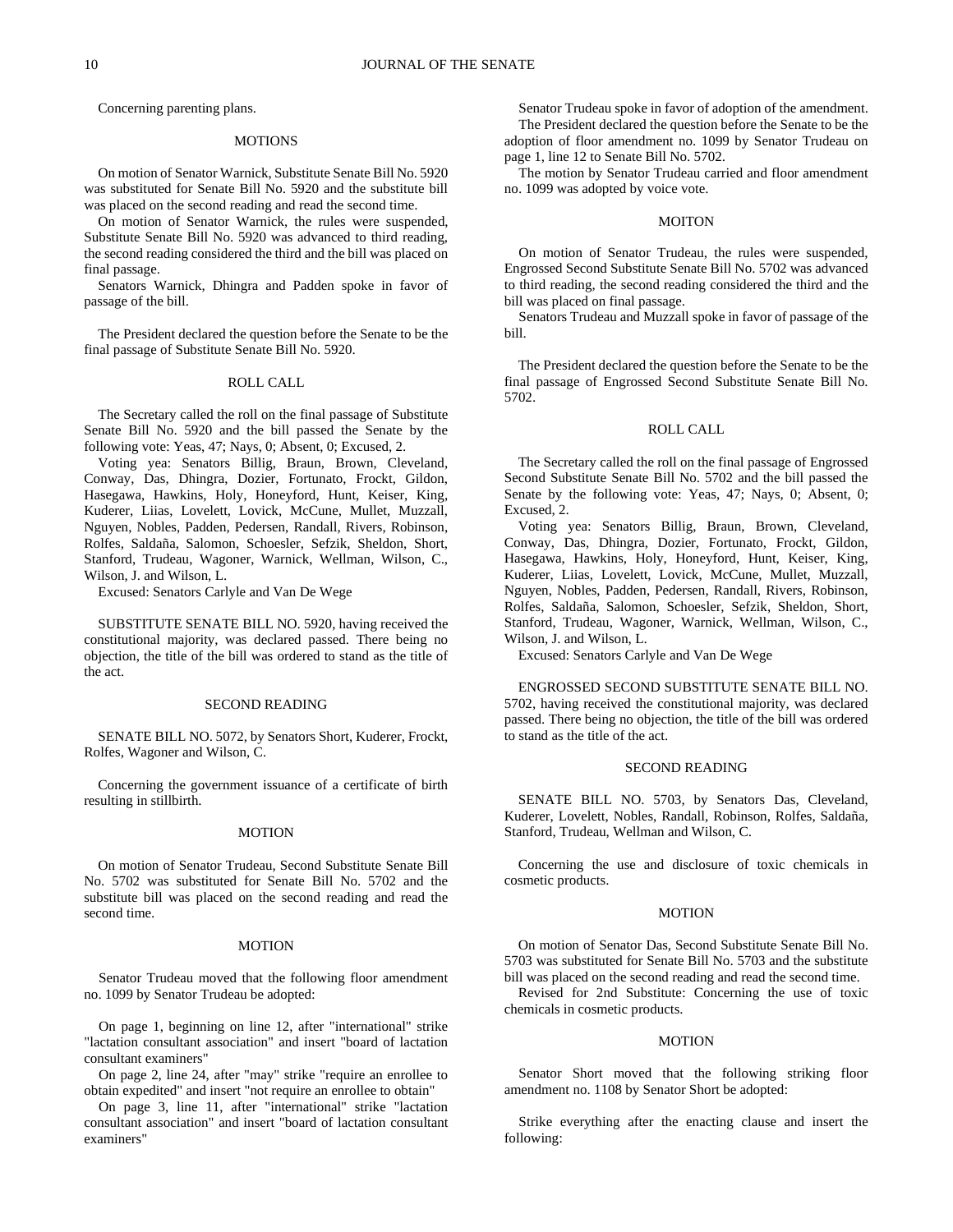"NEW SECTION. **Sec. 1.** (1) The department of ecology must conduct an evaluation of the amount of cosmetic products sold or distributed for commerce in the state that contain any of the following intentionally added chemicals or chemical classes:

(a) Ortho-phthalates;

(b) Perfluoroalkyl and polyfluoroalkyl substances;

(c) Formaldehyde (CAS 50-00-0) and formaldehyde releasing agents;

(d) Lead or lead compounds (CAS 7439-92-1);

(e) Methylene glycol (CAS 463-57-0);

(f) Mercury and mercury compounds (CAS 7439-97-6);

(g) Triclosan (CAS 3380-34-5);

(h) M-phenylenediamine and its salts (CAS 108-45-2); and

(i) O-phenylenediamine and its salts (CAS 95-54-5).

(2) The department of ecology must submit a report of the evaluation to the appropriate committees of the legislature by December 1, 2022."

On page 1, line 2 of the title, after "products;" strike the remainder of the title and insert "and creating a new section."

Senator Short spoke in favor of adoption of the striking amendment.

Senator Das spoke against adoption of the striking amendment.

The President declared the question before the Senate to be the adoption of striking floor amendment no. 1108 by Senator Short to Second Substitute Senate Bill No. 5703.

The motion by Senator Short did not carry and striking floor amendment no. 1108 was not adopted by voice vote.

#### MOTION

On motion of Senator Das, the rules were suspended, Second Substitute Senate Bill No. 5703 was advanced to third reading, the second reading considered the third and the bill was placed on final passage.

Senators Das and Wellman spoke in favor of passage of the bill.

Senator Short spoke against passage of the bill.

The President declared the question before the Senate to be the final passage of Second Substitute Senate Bill No. 5703.

#### ROLL CALL

The Secretary called the roll on the final passage of Second Substitute Senate Bill No. 5703 and the bill passed the Senate by the following vote: Yeas, 26; Nays, 21; Absent, 0; Excused, 2.

Voting yea: Senators Billig, Cleveland, Conway, Das, Dhingra, Frockt, Hasegawa, Hunt, Keiser, Kuderer, Liias, Lovelett, Lovick, Mullet, Nguyen, Nobles, Pedersen, Randall, Robinson, Rolfes, Saldaña, Salomon, Stanford, Trudeau, Wellman and Wilson, C.

Voting nay: Senators Braun, Brown, Dozier, Fortunato, Gildon, Hawkins, Holy, Honeyford, King, McCune, Muzzall, Padden, Rivers, Schoesler, Sefzik, Sheldon, Short, Wagoner, Warnick, Wilson, J. and Wilson, L.

Excused: Senators Carlyle and Van De Wege

SECOND SUBSTITUTE SENATE BILL NO. 5703, having received the constitutional majority, was declared passed. There being no objection, the title of the bill was ordered to stand as the title of the act.

#### SECOND READING

SENATE BILL NO. 5745, by Senators Liias, Keiser, Conway, Nobles and Wilson, C.

Increasing the personal needs allowance for persons receiving state financed care.

#### MOTIONS

On motion of Senator Liias, Substitute Senate Bill No. 5745 was substituted for Senate Bill No. 5745 and the substitute bill was placed on the second reading and read the second time.

On motion of Senator Liias, the rules were suspended, Substitute Senate Bill No. 5745 was advanced to third reading, the second reading considered the third and the bill was placed on final passage.

Senators Liias and Gildon spoke in favor of passage of the bill.

The President declared the question before the Senate to be the final passage of Substitute Senate Bill No. 5745.

## ROLL CALL

The Secretary called the roll on the final passage of Substitute Senate Bill No. 5745 and the bill passed the Senate by the following vote: Yeas, 46; Nays, 1; Absent, 0; Excused, 2.

Voting yea: Senators Billig, Braun, Brown, Cleveland, Conway, Das, Dhingra, Dozier, Fortunato, Frockt, Gildon, Hasegawa, Hawkins, Holy, Honeyford, Hunt, Keiser, King, Kuderer, Liias, Lovelett, Lovick, McCune, Muzzall, Nguyen, Nobles, Padden, Pedersen, Randall, Rivers, Robinson, Rolfes, Saldaña, Salomon, Schoesler, Sefzik, Sheldon, Short, Stanford, Trudeau, Wagoner, Warnick, Wellman, Wilson, C., Wilson, J. and Wilson, L.

Voting nay: Senator Mullet

Excused: Senators Carlyle and Van De Wege

SUBSTITUTE SENATE BILL NO. 5745, having received the constitutional majority, was declared passed. There being no objection, the title of the bill was ordered to stand as the title of the act.

## SECOND READING

SENATE BILL NO. 5790, by Senators Braun, Conway, Fortunato, Frockt, King, Lovelett, Lovick, Muzzall, Randall, Rivers, Short and Wilson, L.

Strengthening critical community support services for individuals with intellectual and developmental disabilities.

### **MOTIONS**

On motion of Senator Braun, Substitute Senate Bill No. 5790 was substituted for Senate Bill No. 5790 and the substitute bill was placed on the second reading and read the second time.

On motion of Senator Braun, the rules were suspended, Substitute Senate Bill No. 5790 was advanced to third reading, the second reading considered the third and the bill was placed on final passage.

Senators Braun, Cleveland, Muzzall and Keiser spoke in favor of passage of the bill.

The President declared the question before the Senate to be the final passage of Substitute Senate Bill No. 5790.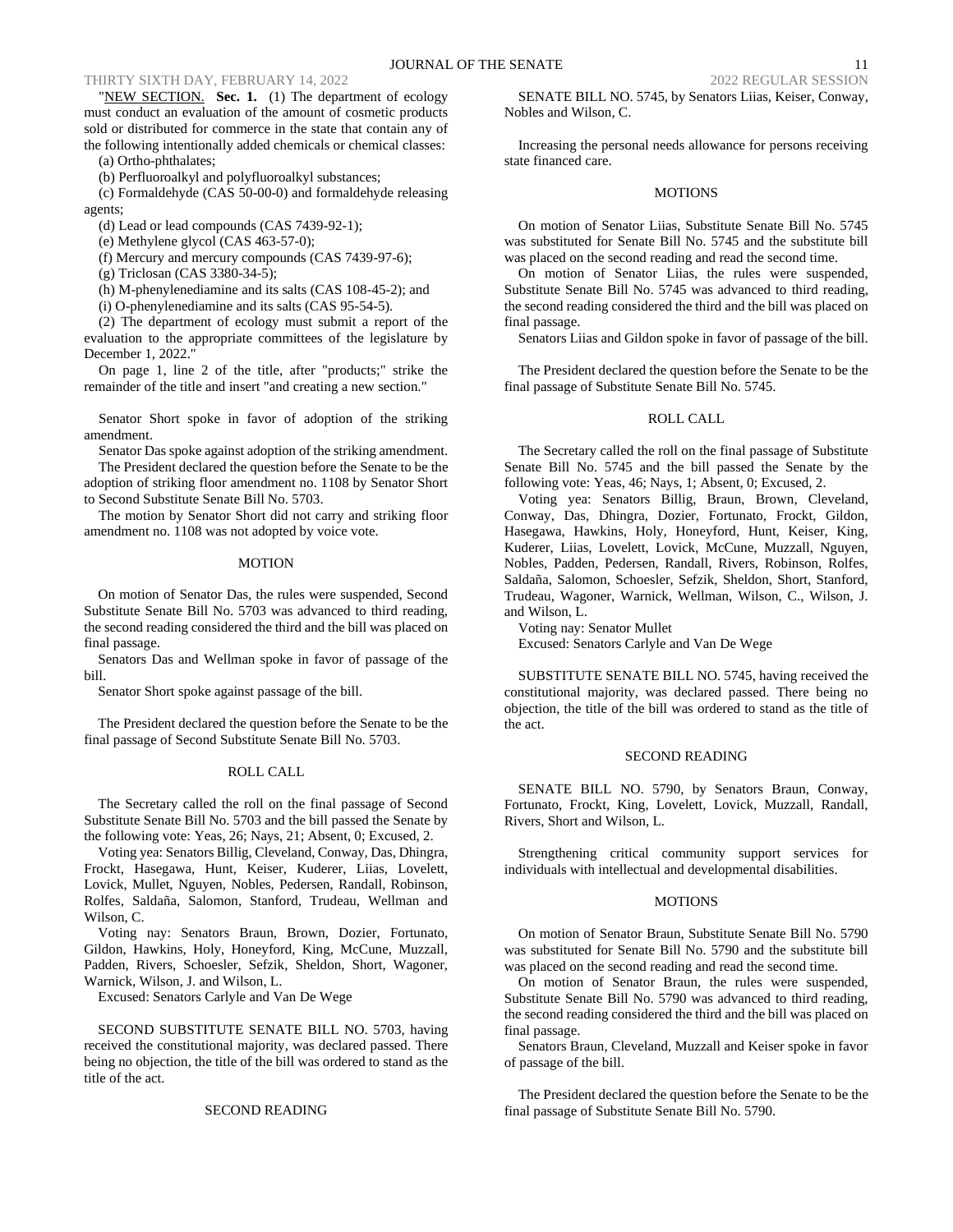## ROLL CALL

The Secretary called the roll on the final passage of Substitute Senate Bill No. 5790 and the bill passed the Senate by the following vote: Yeas, 47; Nays, 0; Absent, 0; Excused, 2.

Voting yea: Senators Billig, Braun, Brown, Cleveland, Conway, Das, Dhingra, Dozier, Fortunato, Frockt, Gildon, Hasegawa, Hawkins, Holy, Honeyford, Hunt, Keiser, King, Kuderer, Liias, Lovelett, Lovick, McCune, Mullet, Muzzall, Nguyen, Nobles, Padden, Pedersen, Randall, Rivers, Robinson, Rolfes, Saldaña, Salomon, Schoesler, Sefzik, Sheldon, Short, Stanford, Trudeau, Wagoner, Warnick, Wellman, Wilson, C., Wilson, J. and Wilson, L.

Excused: Senators Carlyle and Van De Wege

SUBSTITUTE SENATE BILL NO. 5790, having received the constitutional majority, was declared passed. There being no objection, the title of the bill was ordered to stand as the title of the act.

#### SECOND READING

SENATE BILL NO. 5848, by Senators Cleveland, Keiser, Conway, Lovick, Muzzall, Nobles, Robinson and Wilson, C.

Concerning licensure for music therapists.

#### MOTIONS

On motion of Senator Cleveland, Substitute Senate Bill No. 5848 was substituted for Senate Bill No. 5848 and the substitute bill was placed on the second reading and read the second time.

On motion of Senator Cleveland, the rules were suspended, Substitute Senate Bill No. 5848 was advanced to third reading, the second reading considered the third and the bill was placed on final passage.

Senators Cleveland and Muzzall spoke in favor of passage of the bill.

The President declared the question before the Senate to be the final passage of Substitute Senate Bill No. 5848.

## ROLL CALL

The Secretary called the roll on the final passage of Substitute Senate Bill No. 5848 and the bill passed the Senate by the following vote: Yeas, 46; Nays, 1; Absent, 0; Excused, 2.

Voting yea: Senators Billig, Braun, Brown, Cleveland, Conway, Das, Dhingra, Dozier, Fortunato, Frockt, Gildon, Hasegawa, Hawkins, Holy, Honeyford, Hunt, Keiser, King, Kuderer, Liias, Lovelett, Lovick, McCune, Mullet, Muzzall, Nguyen, Nobles, Padden, Pedersen, Randall, Rivers, Robinson, Rolfes, Saldaña, Salomon, Sefzik, Sheldon, Short, Stanford, Trudeau, Wagoner, Warnick, Wellman, Wilson, C., Wilson, J. and Wilson, L.

Voting nay: Senator Schoesler

Excused: Senators Carlyle and Van De Wege

SUBSTITUTE SENATE BILL NO. 5848, having received the constitutional majority, was declared passed. There being no objection, the title of the bill was ordered to stand as the title of the act.

#### SECOND READING

SENATE BILL NO. 5900, by Senators Van De Wege, Keiser,

Conway, Hasegawa, Lovick, Randall and Saldaña

Creating a provisional paramedic or emergency medical technician license.

### MOTIONS

On motion of Senator Keiser, Substitute Senate Bill No. 5900 was substituted for Senate Bill No. 5900 and the substitute bill was placed on the second reading and read the second time.

Revised for 1st Substitute: Creating a provisional certification for emergency medical services providers under chapters 18.71 and 18.73 RCW.

On motion of Senator Keiser, the rules were suspended, Substitute Senate Bill No. 5900 was advanced to third reading, the second reading considered the third and the bill was placed on final passage.

Senators Keiser and Muzzall spoke in favor of passage of the bill.

The President declared the question before the Senate to be the final passage of Substitute Senate Bill No. 5900.

### ROLL CALL

The Secretary called the roll on the final passage of Substitute Senate Bill No. 5900 and the bill passed the Senate by the following vote: Yeas, 47; Nays, 0; Absent, 0; Excused, 2.

Voting yea: Senators Billig, Braun, Brown, Cleveland, Conway, Das, Dhingra, Dozier, Fortunato, Frockt, Gildon, Hasegawa, Hawkins, Holy, Honeyford, Hunt, Keiser, King, Kuderer, Liias, Lovelett, Lovick, McCune, Mullet, Muzzall, Nguyen, Nobles, Padden, Pedersen, Randall, Rivers, Robinson, Rolfes, Saldaña, Salomon, Schoesler, Sefzik, Sheldon, Short, Stanford, Trudeau, Wagoner, Warnick, Wellman, Wilson, C., Wilson, J. and Wilson, L.

Excused: Senators Carlyle and Van De Wege

SUBSTITUTE SENATE BILL NO. 5900, having received the constitutional majority, was declared passed. There being no objection, the title of the bill was ordered to stand as the title of the act.

### SECOND READING

SENATE BILL NO. 5585, by Senators Rolfes and Das

Setting domestic wastewater discharge fees.

The measure was read the second time.

#### **MOTION**

Senator Short moved that the following floor amendment no. 1100 by Senator Short be adopted:

On page 2, beginning on line 4, after "(2)" strike all material through  $\sqrt{3}$ ))" on line 9 and insert "The annual fee paid by a municipality, as defined in 33 U.S.C. Sec. 1362, for all domestic wastewater facility permits issued under RCW 90.48.162 and 90.48.260 shall not exceed the total of a maximum of eighteen cents per month per residence or residential equivalent contributing to the municipality's wastewater system. Beginning in 2023, these fees may rise in accordance with the fiscal growth factor as provided in chapter 43.135 RCW.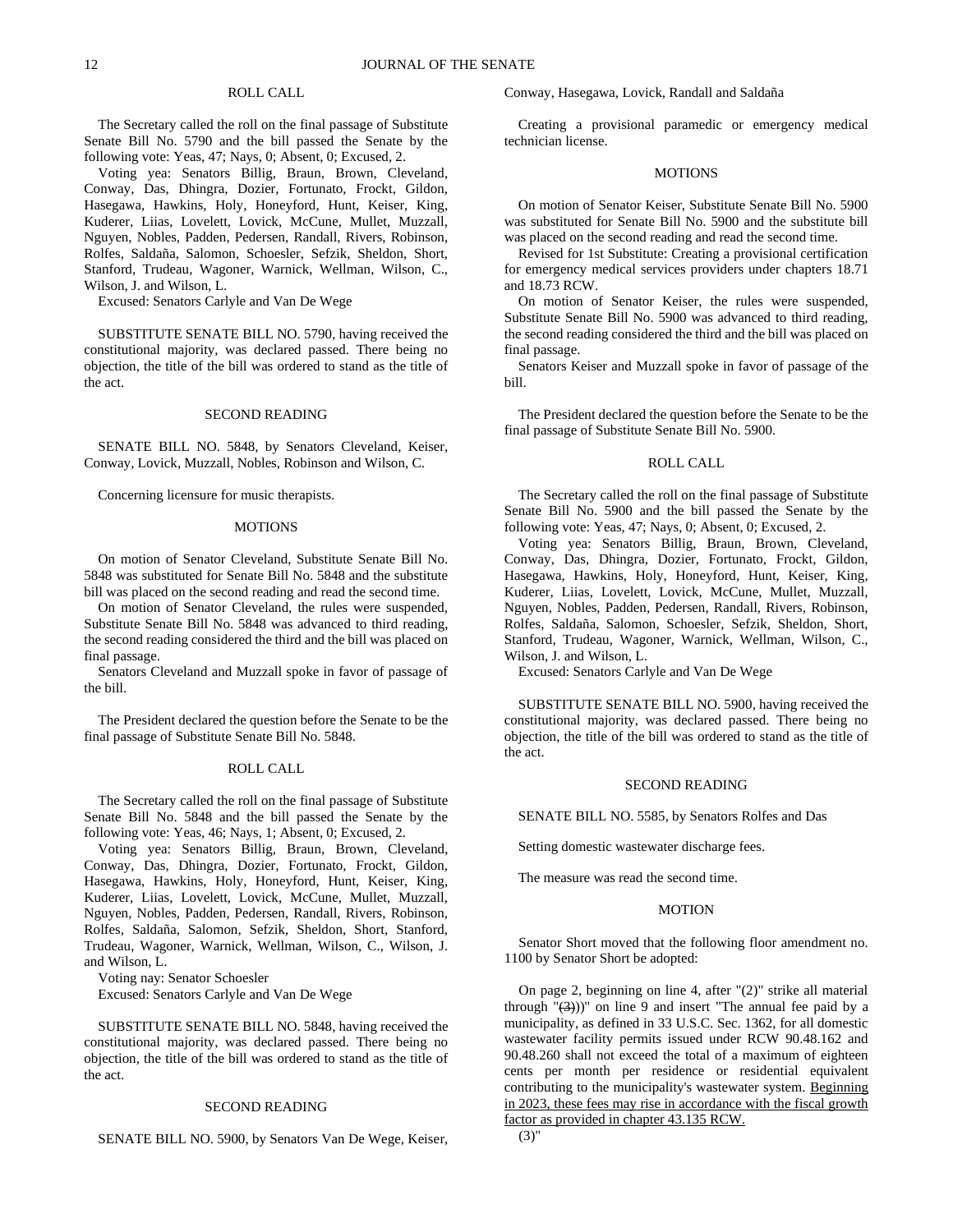Renumber the remaining subsections consecutively and correct any internal references accordingly.

Beginning on page 3, line 7, strike all of section 2

On page 1, line 1 of the title, after "fees;" strike the remainder of the title and insert "and reenacting and amending RCW 90.48.465."

Senator Short spoke in favor of adoption of the amendment.

Senator Lovelett spoke against adoption of the amendment. The President declared the question before the Senate to be the adoption of floor amendment no. 1100 by Senator Short on page 2, line 4 to Senate Bill No. 5585.

The motion by Senator Short did not carry and floor amendment no. 1100 was not adopted by voice vote.

### MOTION

On motion of Senator Rolfes, the rules were suspended, Senate Bill No. 5585 was advanced to third reading, the second reading considered the third and the bill was placed on final passage.

Senator Rolfes spoke in favor of passage of the bill. Senator Short spoke against passage of the bill.

The President declared the question before the Senate to be the final passage of Senate Bill No. 5585.

### ROLL CALL

The Secretary called the roll on the final passage of Senate Bill No. 5585 and the bill passed the Senate by the following vote: Yeas, 27; Nays, 20; Absent, 0; Excused, 2.

Voting yea: Senators Billig, Cleveland, Conway, Das, Dhingra, Frockt, Gildon, Hunt, Keiser, Kuderer, Liias, Lovelett, Lovick, Mullet, Nguyen, Nobles, Pedersen, Randall, Robinson, Rolfes, Saldaña, Salomon, Sheldon, Stanford, Trudeau, Wellman and Wilson, C.

Voting nay: Senators Braun, Brown, Dozier, Fortunato, Hasegawa, Hawkins, Holy, Honeyford, King, McCune, Muzzall, Padden, Rivers, Schoesler, Sefzik, Short, Wagoner, Warnick, Wilson, J. and Wilson, L.

Excused: Senators Carlyle and Van De Wege

SENATE BILL NO. 5585, having received the constitutional majority, was declared passed. There being no objection, the title of the bill was ordered to stand as the title of the act.

### SECOND READING

SENATE BILL NO. 5860, by Senators Warnick, Dozier and Schoesler

Concerning water policy in regions with regulated reductions in aquifer levels.

#### **MOTIONS**

On motion of Senator Warnick, Substitute Senate Bill No. 5860 was substituted for Senate Bill No. 5860 and the substitute bill was placed on the second reading and read the second time.

On motion of Senator Warnick, the rules were suspended, Substitute Senate Bill No. 5860 was advanced to third reading, the second reading considered the third and the bill was placed on final passage.

Senators Warnick and Salomon spoke in favor of passage of the bill.

The President declared the question before the Senate to be the final passage of Substitute Senate Bill No. 5860.

#### ROLL CALL

The Secretary called the roll on the final passage of Substitute Senate Bill No. 5860 and the bill passed the Senate by the following vote: Yeas, 43; Nays, 4; Absent, 0; Excused, 2.

Voting yea: Senators Billig, Braun, Brown, Cleveland, Conway, Das, Dhingra, Dozier, Fortunato, Frockt, Gildon, Hasegawa, Hawkins, Holy, Honeyford, Hunt, Keiser, King, Liias, Lovelett, Lovick, McCune, Mullet, Muzzall, Nguyen, Nobles, Padden, Pedersen, Randall, Rivers, Robinson, Rolfes, Salomon, Schoesler, Sefzik, Sheldon, Short, Trudeau, Wagoner, Warnick, Wilson, C., Wilson, J. and Wilson, L.

Voting nay: Senators Kuderer, Saldaña, Stanford and Wellman Excused: Senators Carlyle and Van De Wege

SUBSTITUTE SENATE BILL NO. 5860, having received the constitutional majority, was declared passed. There being no objection, the title of the bill was ordered to stand as the title of the act.

## REMARKS BY SENATOR PEDERSEN

Senator Pedersen: "Well, thank you very much Mr. President. I am happy to join the gentlelady from the 13th district in wishing everyone a happy Valentine's Day and I hope that many people will be able to enjoy that with their families or significant others."

## PERSONAL PRIVILEGE

Senator Schoesler: "Thank you Mr. President. I'm not speaking of pending legislation; I'm speaking of great pride. Mr. President, since I've been a member of this body, only one college in the Spokane area has won a NCAA championship.

President Heck: "You're right on the edge there, you're right, you're right on the edge. Senator Billig is about to object if you go one step further."

Senator Schoesler: "Well, due to the fact that the Eastern Eagles do have a Spokane presence, I am sure he won't. They are the only national championship team of course. But from that Eastern Eagle pride came Cooper Kupp. And yesterday, Cooper Kupp of Yakima, Cooper Kupp of the Eastern Eagles, was the MVP in the Super Bowl, something that all of us can be proud of in this state. And I commend Cooper Kupp for his honors yesterday."

#### **MOTION**

At 4:34 p.m., on motion of Senator Pedersen, the Senate adjourned until 10:00 o'clock a.m. Tuesday, February 15, 2022.

#### DENNY HECK, President of the Senate

SARAH BANNISTER, Secretary of the Senate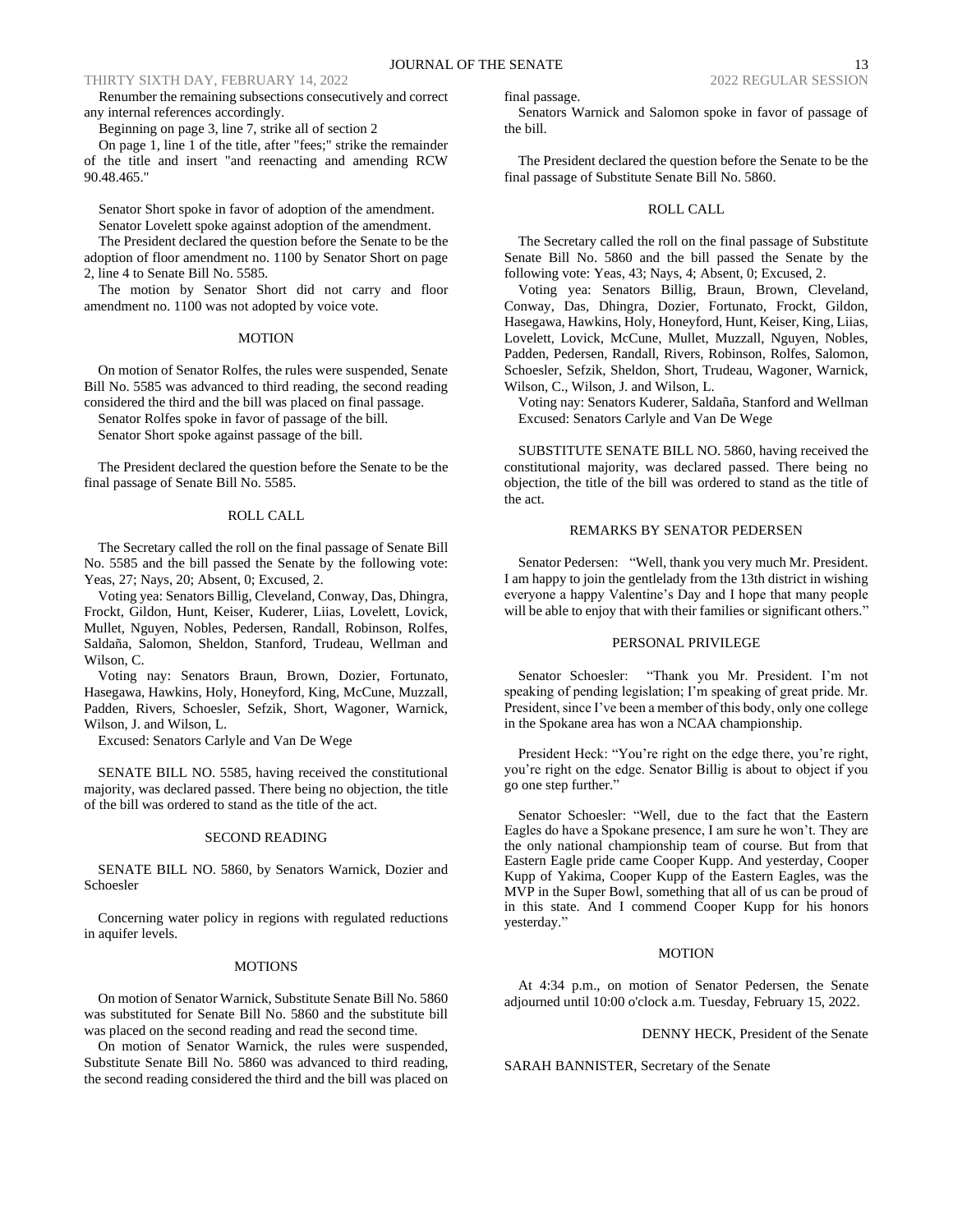| 1590-S                          |
|---------------------------------|
|                                 |
| 1626-S                          |
|                                 |
| 1688-S2E                        |
|                                 |
| 1691-S2E                        |
|                                 |
| 1706-S                          |
| 1717-S                          |
|                                 |
| 1770-SE                         |
|                                 |
| 1773-S                          |
|                                 |
| 1799-S2                         |
|                                 |
| 1813-SE                         |
|                                 |
| 1835-S2                         |
|                                 |
| 1851-E                          |
| 1877-S                          |
|                                 |
| 1930-S                          |
|                                 |
| 1964-E                          |
|                                 |
| 1975                            |
|                                 |
| 1984-S                          |
|                                 |
| $2001-S$                        |
| 2007                            |
|                                 |
| 2008-S2                         |
|                                 |
| 2044-S2                         |
|                                 |
|                                 |
| 2097                            |
|                                 |
| 5585                            |
|                                 |
| Third Reading Final Passage  13 |

| 5662-S2                                   |  |
|-------------------------------------------|--|
|                                           |  |
|                                           |  |
| 5662-S2E                                  |  |
|                                           |  |
| 5702                                      |  |
|                                           |  |
| 5702-S2                                   |  |
|                                           |  |
| 5702-S2E                                  |  |
| Third Reading Final Passage  10           |  |
| 5703-S2                                   |  |
|                                           |  |
| Third Reading Final Passage  11           |  |
| 5723-S                                    |  |
|                                           |  |
|                                           |  |
| 5745-S                                    |  |
|                                           |  |
|                                           |  |
| Third Reading Final Passage  11<br>5765-S |  |
|                                           |  |
|                                           |  |
| Third Reading Final Passage  9            |  |
| 5783-S                                    |  |
|                                           |  |
|                                           |  |
| 5790-S                                    |  |
|                                           |  |
| Third Reading Final Passage  12           |  |
| 5796-S2                                   |  |
|                                           |  |
| 5796-S2E                                  |  |
|                                           |  |
| 5848-S                                    |  |
|                                           |  |
| Third Reading Final Passage  12           |  |
| 5860-S                                    |  |
|                                           |  |
| Third Reading Final Passage  13           |  |
| 5900-S                                    |  |
|                                           |  |
| Third Reading Final Passage  12           |  |
| 5920-S                                    |  |
|                                           |  |
| Third Reading Final Passage  10           |  |
| 5978                                      |  |
|                                           |  |
|                                           |  |
| 8627                                      |  |